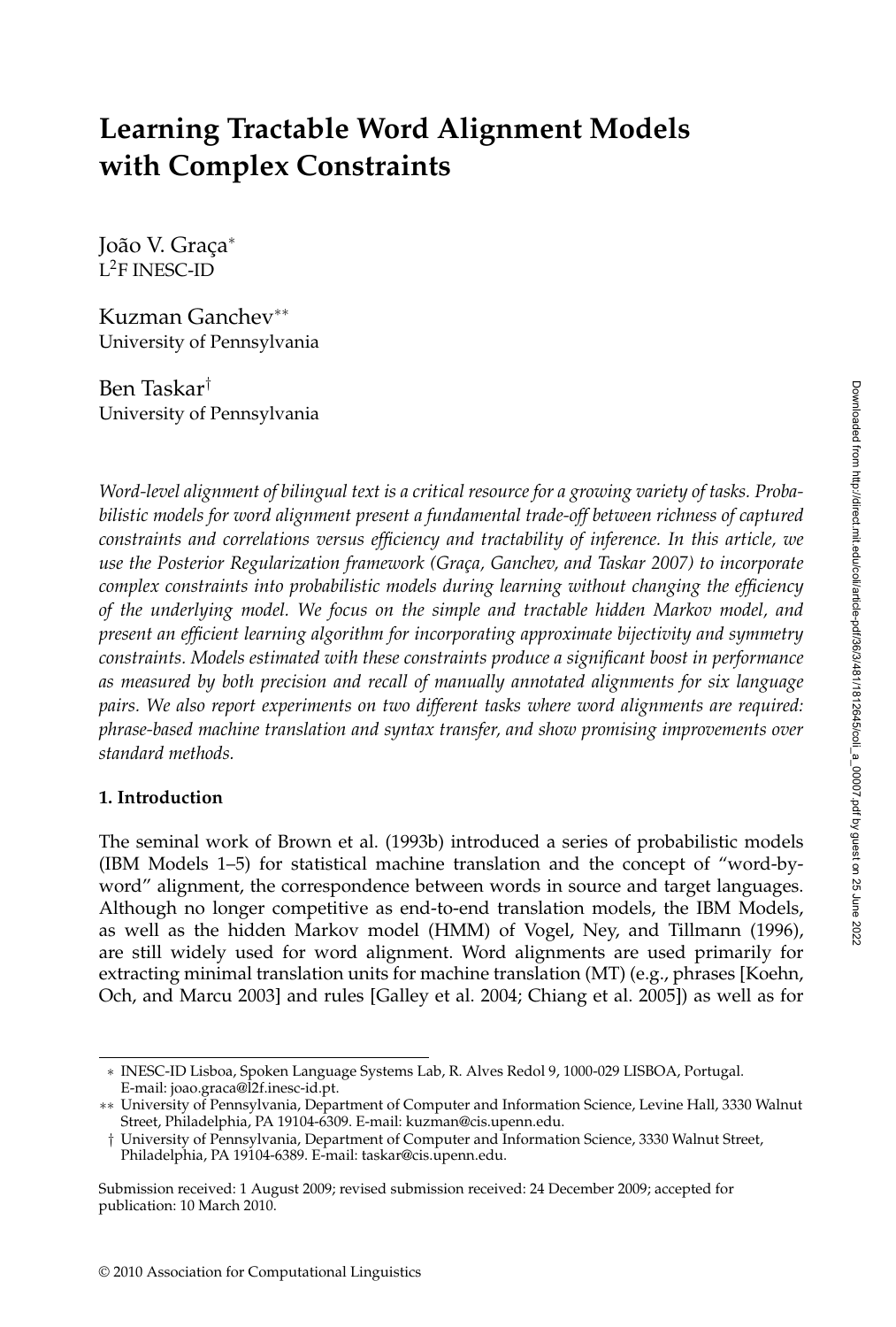MT system combination (Matusov, Ueffing, and Ney 2006). But their importance has grown far beyond machine translation: for instance, transferring annotations between languages (Yarowsky and Ngai 2001; Hwa et al. 2005; Ganchev, Gillenwater, and Taskar 2009); discovery of paraphrases (Bannard and Callison-Burch 2005); and joint unsupervised POS and parser induction across languages (Snyder and Barzilay 2008).

IBM Models 1 and 2 and the HMM are simple and tractable probabilistic models, which produce the target sentence one target word at a time by choosing a source word and generating its translation. IBM Models 3, 4, and 5 attempt to capture fertility (the tendency of each source word to generate several target words), resulting in probabilistically deficient, intractable models that require local heuristic search and are difficult to implement and extend. Many researchers use the GIZA++ software package (Och and Ney 2003) as a black box, selecting IBM Model 4 as a compromise between alignment quality and efficiency. All of the models are asymmetric (switching target and source languages produces drastically different results) and the simpler models (IBM Models 1, 2, and HMM) do not enforce bijectivity (the majority of words translating as a single word). Although there are systematic translation phenomena where one cannot hope to obtain 1-to-1 alignments, we observe that in over 6 different European language pairs the majority of alignments are in fact 1-to-1 (86–98%). This leads to the common practice of post-processing heuristics for intersecting directional alignments to produce nearly bijective and symmetric results (Koehn, Och, and Marcu 2003).

In this article we focus on the HMM word alignment model (Vogel, Ney, and Tillmann 1996), using a novel unsupervised learning framework that significantly boosts its performance. The new training framework, called Posterior Regularization (Graça, Ganchev, and Taskar 2007), incorporates prior knowledge in the form of constraints on the model's posteriors. The constraints are expressed as inequalities on the expected value under the posterior distribution of user-defined features. Although the base model remains unchanged, learning guides the model to satisfy these constraints. We propose two such constraints: (i) bijectivity: one word should not translate to many words; and (ii) symmetry: directional alignments should agree. Both of these constraints significantly improve the performance of the model both in precision and recall, with the symmetry constraint generally producing more accurate alignments. Section 3 presents the Posterior Regularization (PR) framework and describes how to encode such constraints in an efficient manner, requiring only repeated inference in the original model to enforce the constraints. Section 4 presents a detailed evaluation of the alignments produced. The constraints over posteriors consistently and significantly outperform the unconstrained HMM model, evaluated against manual annotations. Moreover, this training procedure outperforms the more complex IBM Model 4 nine times out of 12. We examine the influence of constraints on the resulting posterior distributions and find that they are especially effective for increasing alignment accuracy for rare words. We also demonstrate a new methodology to avoid overfitting using a small development corpus. Section 5 evaluates the new framework on two different tasks that depend on word alignments. Section 5.1 focuses on MT and shows that the better alignments also lead to better translation systems, adding to similar evidence presented in Ganchev, Graça, and Taskar (2008). Section 5.2 shows that the alignments we produce are better suited for transfer of syntactic dependency parse annotations. An implementation of this work (Graça, Ganchev, and Taskar 2009) is available under a GPL license. $1$ 

<sup>1</sup> www.seas.upenn.edu/∼strctlrn/CAT/.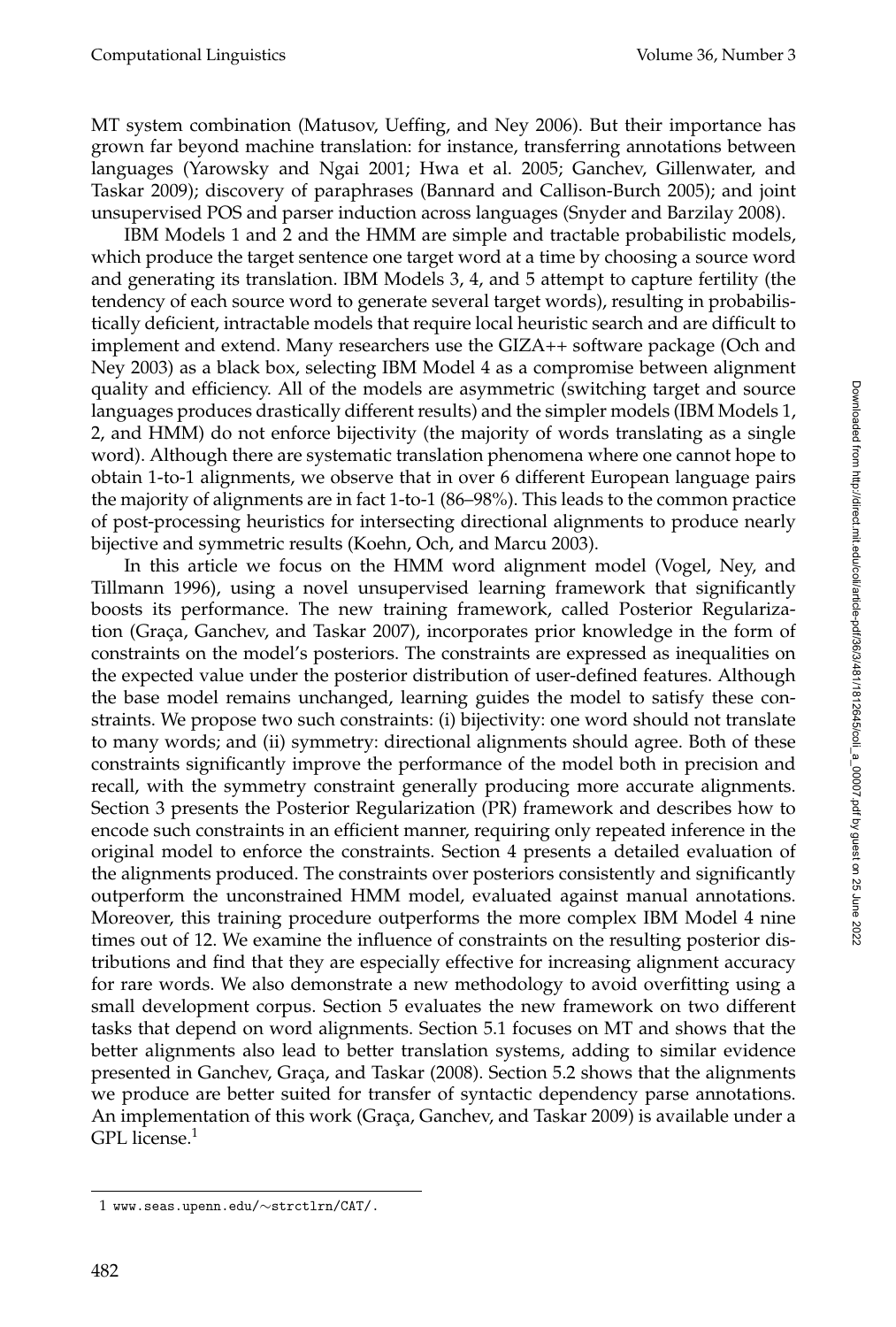# **2. Background**

A word alignment for a parallel sentence pair represents the correspondence between words in a source language and their translations in a target language (Brown et al. 1993b). There are many reasons why a simple word-to-word (1-to-1) correspondence is not possible for every sentence pair: for instance, auxiliary verbs used in one language but not the other (e.g., English *He walked* and French *Il est allé*), articles required in one language but optional in the other (e.g., English *Cars use gas* and Portuguese *Os carros usam gasolina*), cases where the content is expressed using multiple words in one language and a single word in the other language (e.g., agglutination such as English *weapons of mass destruction* and German *Massenvernichtungswaffen*), and expressions translated indirectly. Due to this inherent ambiguity, manual annotations usually distinguish between **sure** correspondences for unambiguous translations, and **possible**, for ambiguous translations (Och and Ney 2003). The top row of Figure 1 shows two word alignments between an English–French sentence pair. We use the following notation: the alignment on the left (right) will be referenced as source–target (target–source) and contains source (target) words as rows and target (source) words as columns. Each entry in the matrix corresponds to a source–target word pair, and is the candidate for an alignment **link**. Sure links are represented as squares with borders, and possible links



#### **Figure 1**

Posterior marginal distributions for different models for an English to French sentence translation. Left: EN→FR model. **Right:** FR→ EN model. **Top:** Regular HMM posteriors. **Middle:** After applying bijective constraint. **Bottom:** After applying symmetric constraint. Sure alignments are squares with borders; possible alignments are squares without borders. Circle size indicates probability value. Circle color in the middle and bottom rows indicates differences in posterior from the top row: green = higher probability; red = lower probability.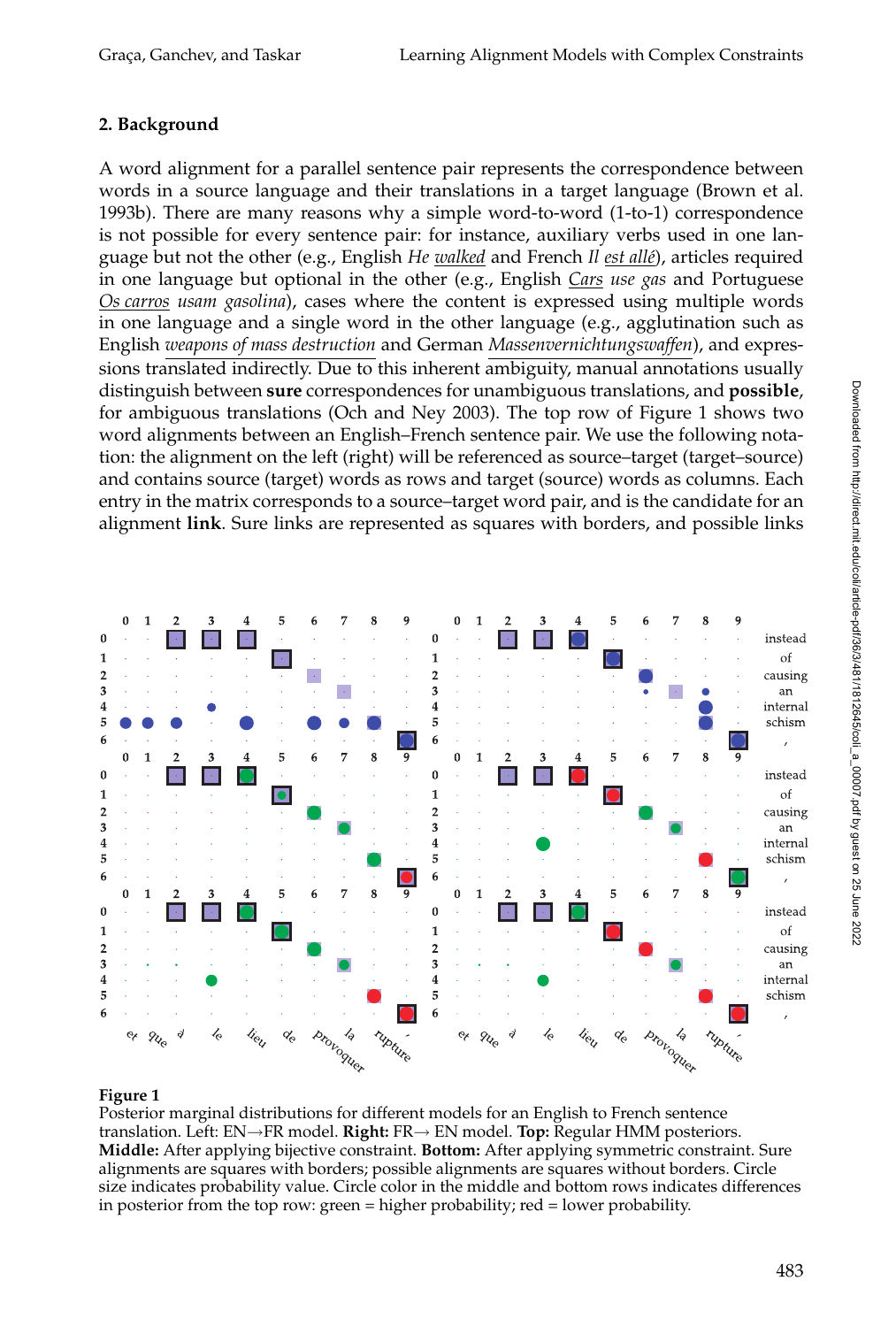| Corpus | Sentence Pairs Ave Length Max Length % Sure |       |       |    | $\%$ 1-1 |
|--------|---------------------------------------------|-------|-------|----|----------|
| En/Fr  | 447                                         | 16/17 | 30/30 | 21 | 98       |
| En/Es  | 400                                         | 29/31 | 90/99 | 67 | 86       |
| En/Pt  | 60                                          | 11/11 | 20/20 | 54 | 91       |
| Pt/Es  | 60                                          | 11/11 | 20/20 | 69 | 92       |
| Pt/Fr  | 60                                          | 11/12 | 20/20 | 77 | 88       |
| Es/Fr  | 60                                          | 11/12 | 20/20 | 79 | 87       |

#### **Table 1**

Test corpora statistics: English–French, English–Spanish, English–Portuguese, Portuguese–Spanish, Portuguese–French, and Spanish–French.

are represented as squares without borders. Circles indicate the posterior probability associated with a given link and will be explained latter.

We use six manually annotated corpora whose characteristics are summarized in Table 1. The corpora are: the Hansard corpus (Och and Ney 2000) of English/French Canadian Parliamentary proceedings (En-Fr), and the English/Spanish portion of the Europarl corpus (Koehn 2005) where the annotation is from EPPS (Lambert et al. 2005) (En-Es) using standard test and development set split. We also used the English/ Portuguese (En-Pt), Portuguese/Spanish (Pt-Es), Portuguese/French (Pt-Fr), and Spanish/French (Es-Fr) portions of the Europarl corpus using annotations described by Graça et al. (2008), where we split the gold alignments into a dev/test set in a ratio of 40%/60%. Table 1 shows some of the variety of challenges presented by each corpus. For example, En-Es has longer sentences and hence more ambiguity for alignment. Furthermore, it has a smaller percentage of bijective (1-to-1) alignments, which makes word fertility more important. Overall, the great majority of links are bijective across the corpora (86–98%). This characteristic will be explored by the constraints described in this article. For the evaluations in Section 4, the percentage of sure links (out of all links) will correlate with difficulty because only sure links are considered for recall.

#### **2.1 HMM Word Alignment Model**

In this article we focus on the HMM for word alignment proposed by Vogel, Ney, and Tillmann (1996). This model generalizes IBM Models 1 and 2 (Brown et al. 1993b), by introducing a first-order Markov dependence between consecutive alignment link decisions. The model is an (input–output) HMM with *I* positions whose hidden state sequence  $\mathbf{z} = (z_1, \ldots, z_I)$  with  $z_i \in \{null, 1, \ldots, I\}$  corresponds to a sequence of source word positions, where *J* is the source sentence length, and with *null* representing unaligned target words. Each observation corresponds to a word in the target language *xi*. The probability of an alignment **z** and target sentence **x** given a source sentence **y** can be expressed as:

$$
p_{\theta}(\mathbf{x}, \mathbf{z} \mid \mathbf{y}) = \prod_{i=1}^{I} p_d(z_i \mid z_{i-1}) p_t(x_i \mid y_{z_i})
$$
\n(1)

where  $p_t(x_i \mid y_{z_i})$  is the probability of a target word at position *i* being a translation of the source word at position  $z_i$  (translation probability), and  $p_d(z_i | z_{i-1})$  is the probability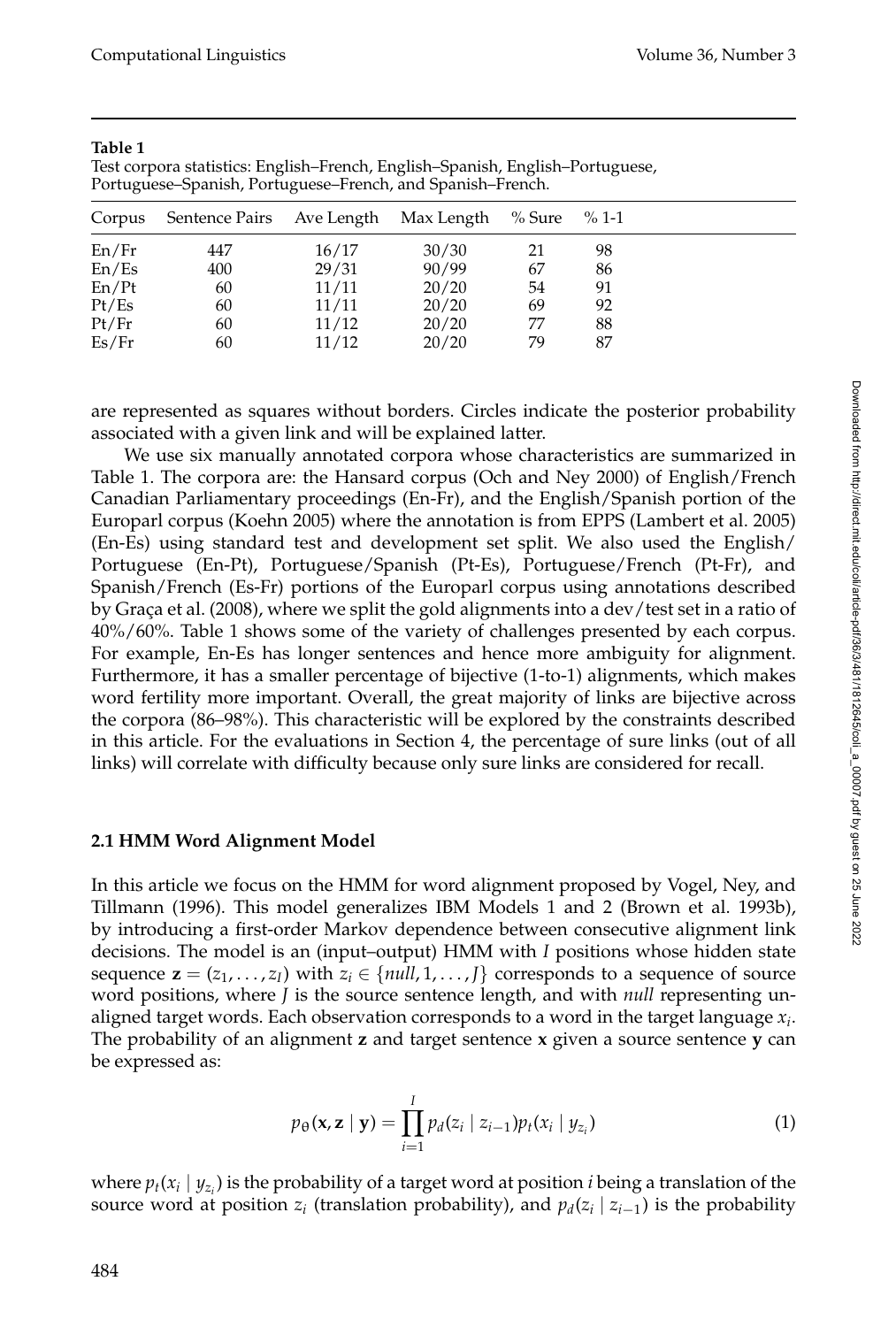of translating a word at position *zi*, given that the previous translated word was at position *zi*−<sup>1</sup> (distortion probability). Note that this model is directional: Each target word (observation) can be aligned to at most one source word (hidden state), whereas a source word could be used multiple times.

We refer to translation parameters  $p_t$  and distortions parameters  $p_d$  jointly as  $\theta$ . There are several important standard details of the parametrization: The distortion probability  $p_d(z_i | z_{i-1})$  depends only on the distance  $(z_i - z_{i-1})$  between the source positions the states represent. Only distances in the range  $\pm 5$  are modeled explicitly, with larger distances assigned equal probabilities. The probability of the initial hidden state,  $p_d(z_1 | z_0)$  is modeled separately from the other distortion probabilities. To incorporate *null* links, we add a translation probability given *null*:  $p_t(x_i | y_{null})$ . Following standard practice, *null* links also maintain position information and do not allow distortion. To implement this, we create position-specific *null* hidden states for each source position, and set  $p_d(\textit{null}_i|y_{i'}) = 0$  and  $p_d(\textit{null}_i|\textit{null}_{i'}) = 0$  for all  $i \neq i'$ . The model is simple, with complexity of inference  $O(I \times J^2)$ . There are several problems with the model that arise from its directionality, however.

- - **Non-bijective:** Multiple target words can be linked to a single source word. This is rarely desirable. For instance, the model produces non-bijective links 22% of the time for En-Fr instead of 2%.
- $\bullet$  **Asymmetric:** By switching the (arbitrary) choice of which language is source and which is target, the HMM produces very different results. For example, intersecting the sets of alignments produced by the two possible choices for source preserves less than half of their union for both En-Fr and En-Pt.<sup>2</sup>

#### **2.2 Training**

Standard HMM training seeks model parameters θ that maximize the log-likelihood of the parallel corpus:

Log-Likelihood: 
$$
\mathcal{L}(\theta) = \widehat{\mathbf{E}}[\log p_{\theta}(\mathbf{x} \mid \mathbf{y})] = \widehat{\mathbf{E}}[\log \sum_{\mathbf{z}} p_{\theta}(\mathbf{x}, \mathbf{z} \mid \mathbf{y})]
$$
 (2)

where  $\widehat{\mathbf{E}}[f(\mathbf{x}, \mathbf{y})] = \frac{1}{N} \sum_{n=1}^{N} f(\mathbf{x}^n, \mathbf{y}^n)$  denotes the empirical average of a function  $f(\mathbf{x}^n, \mathbf{y}^n)$ over the *N* pairs of sentences  $\{(\mathbf{x}^1, \mathbf{y}^1) \dots, (\mathbf{x}^N, \mathbf{y}^N)\}\$ in the training corpus. Because of the latent alignment variables **z**, the log-likelihood function for the HMM model is not concave, and the model is fit using the Expectation Maximization (EM) algorithm (Dempster, Laird, and Rubin 1977). EM maximizes  $\mathcal{L}(\theta)$  via block-coordinate ascent on a lower bound  $F(q, \theta)$  using an auxiliary distribution over the latent variables *q*(**z** | **x**, **y**) (Neal and Hinton 1998):

**EM Lower Bound:** 
$$
\mathcal{L}(\theta) \ge F(q, \theta) = \widehat{\mathbf{E}} \left[ \sum_{\mathbf{z}} q(\mathbf{z} \mid \mathbf{x}, \mathbf{y}) \log \frac{p_{\theta}(\mathbf{x}, \mathbf{z} \mid \mathbf{y})}{q(\mathbf{z} \mid \mathbf{x}, \mathbf{y})} \right]
$$
 (3)

<sup>2</sup> For both of these points, see the experimental setup in Section 4.1.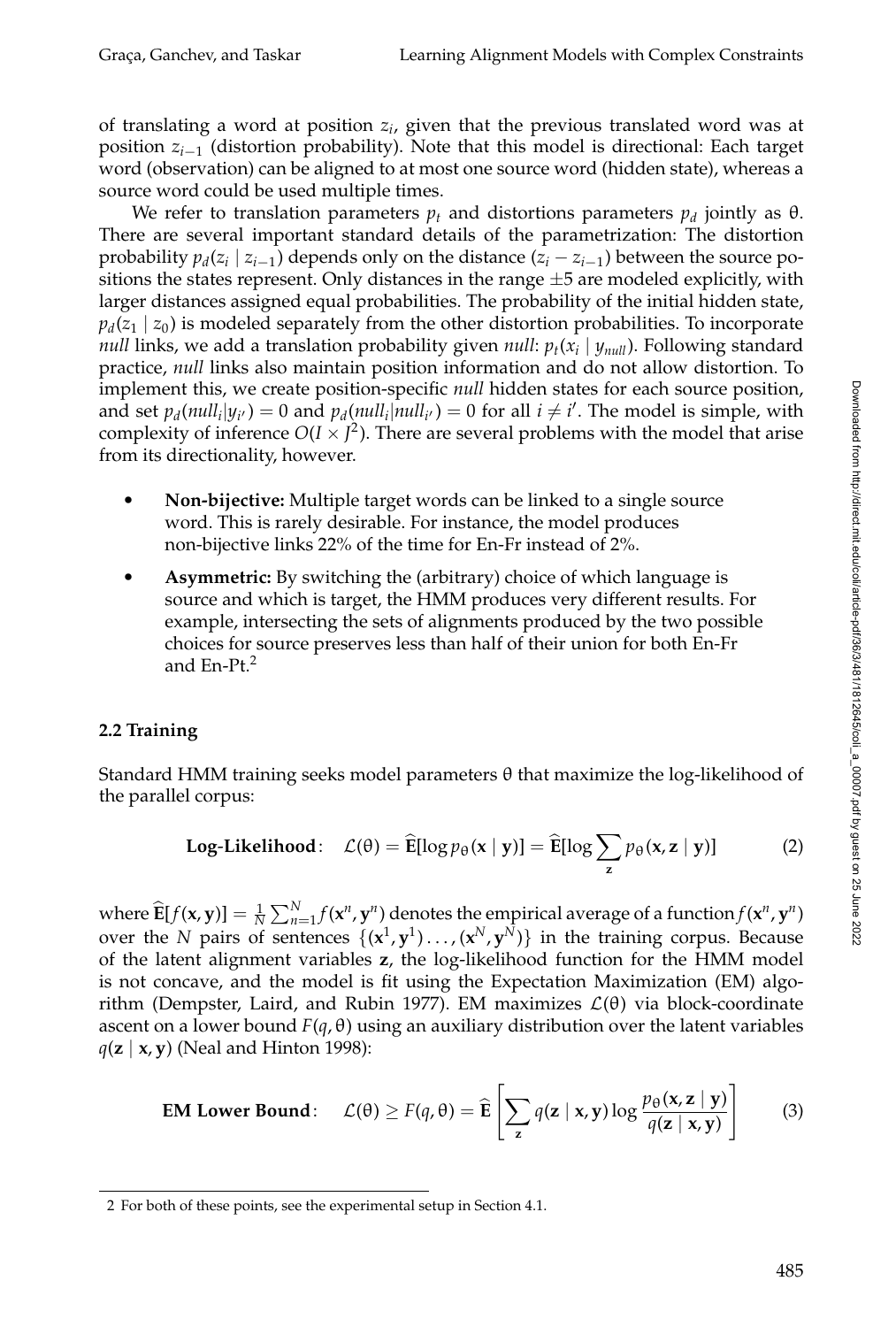To simplify notation, we will drop the dependence on **y** and will write  $p_{\theta}(\mathbf{x}, \mathbf{z} \mid \mathbf{y})$  as  $p_{\theta}(\mathbf{x}, \mathbf{z})$ ,  $p_{\theta}(\mathbf{z} \mid \mathbf{x}, \mathbf{y})$  as  $p_{\theta}(\mathbf{z} \mid \mathbf{x})$  and  $q(\mathbf{z} \mid \mathbf{x}, \mathbf{y})$  as  $q(\mathbf{z} \mid \mathbf{x})$ . The alternating E and M steps at iteration  $t + 1$  are given by:

$$
\mathbf{E}: \ q^{t+1}(\mathbf{z} \mid \mathbf{x}) = \argmax_{q(\mathbf{z} \mid \mathbf{x})} F(q, \theta^t) = \argmin_{q(\mathbf{z} \mid \mathbf{x})} \text{KL}(q(\mathbf{z} \mid \mathbf{x}) \mid p_{\theta^t}(\mathbf{z} \mid \mathbf{x})) = p_{\theta^t}(\mathbf{z} \mid \mathbf{x}) \qquad (4)
$$

$$
\mathbf{M}: \ \theta^{t+1} = \arg\max_{\theta} F(q^{t+1}, \theta) = \arg\max_{\theta} \widehat{\mathbf{E}} \left[ \sum_{\mathbf{z}} q^{t+1}(\mathbf{z} \mid \mathbf{x}) \log p_{\theta}(\mathbf{x}, \mathbf{z}) \right]
$$
(5)

where  $KL(q||p) = \mathbf{E}_q[\log \frac{q(\cdot)}{p(\cdot)}]$  is the Kullback-Leibler divergence. The EM algorithm is guaranteed to converge to a local maximum of  $\mathcal{L}(\theta)$  under mild conditions (Neal and Hinton 1998). The E step computes the posteriors  $q^{t+1}(\mathbf{z} \mid \mathbf{x}) = p_{\theta^t}(\mathbf{z} \mid \mathbf{x})$  over the latent variables (alignments) given the observed variables (sentence pair) and current parameters θ*<sup>t</sup>* , which is accomplished by the forward-backward algorithm for HMMs. The M step uses  $q^{t+1}$  to "softly fill in" the values of alignments **z** and estimate parameters  $\theta^{t+1}$ . This step is particularly easy for HMMs, where  $\theta^{t+1}$  simply involves normalizing (expected) counts. This modular split into two intuitive and straightforward steps accounts for the vast popularity of EM.

In Figure 1, each entry in the alignment matrix contains a circle indicating the alignment link posterior for that particular word pair after training an HMM model with the EM algorithm (see the experimental set up in Section 4.1). Note that the link posteriors are concentrated around particular source words (rare words occurring less than five times in the corpus) in both directions, instead of being spread across different words. This is a well-known problem when training using EM called the "garbage collector effect" (Brown et al. 1993a). A rare word in the source language links to many words in the target language that we would ideally like to see unaligned, or aligned to other words in the sentence. The reason this happens is that the generative model has to distribute translation probability for each source word among different candidate target words. If one translation is much more common than another, but the rare translation is used in the sentence, the model might have a very low translation probability for the correct alignment. On the other hand, because the rare source word occurs only in a few sentences it needs to spread its probability mass over fewer competing translations. In this case, choosing to align the rare word to all of these words leads to a higher likelihood than correctly linking them or linking them to the special *null* word, because it increases the likelihood of this sentence without lowering the likelihood of many other sentences.

#### **2.3 Decoding**

Alignments are normally predicted using the Viterbi algorithm (which selects the single most probable path through the HMM's lattice).

Another possibility that often works better is to use Minimum Bayes-Risk (MBR) decoding (Kumar and Byrne 2002; Liang, Taskar, and Klein 2006; Graça, Ganchev, and Taskar 2007). Using this decoding we include an alignment link *i* − *j* if the posterior probability that word *i* aligns to word *j* is above some threshold. This allows the accumulation of probability from several low-scoring alignments that agree on one alignment link. The threshold is tuned on some small amount of labeled data—in our case the development set—to minimize some loss. Kumar and Byrne (2002) study different loss functions that incorporate linguistic knowledge, and show significant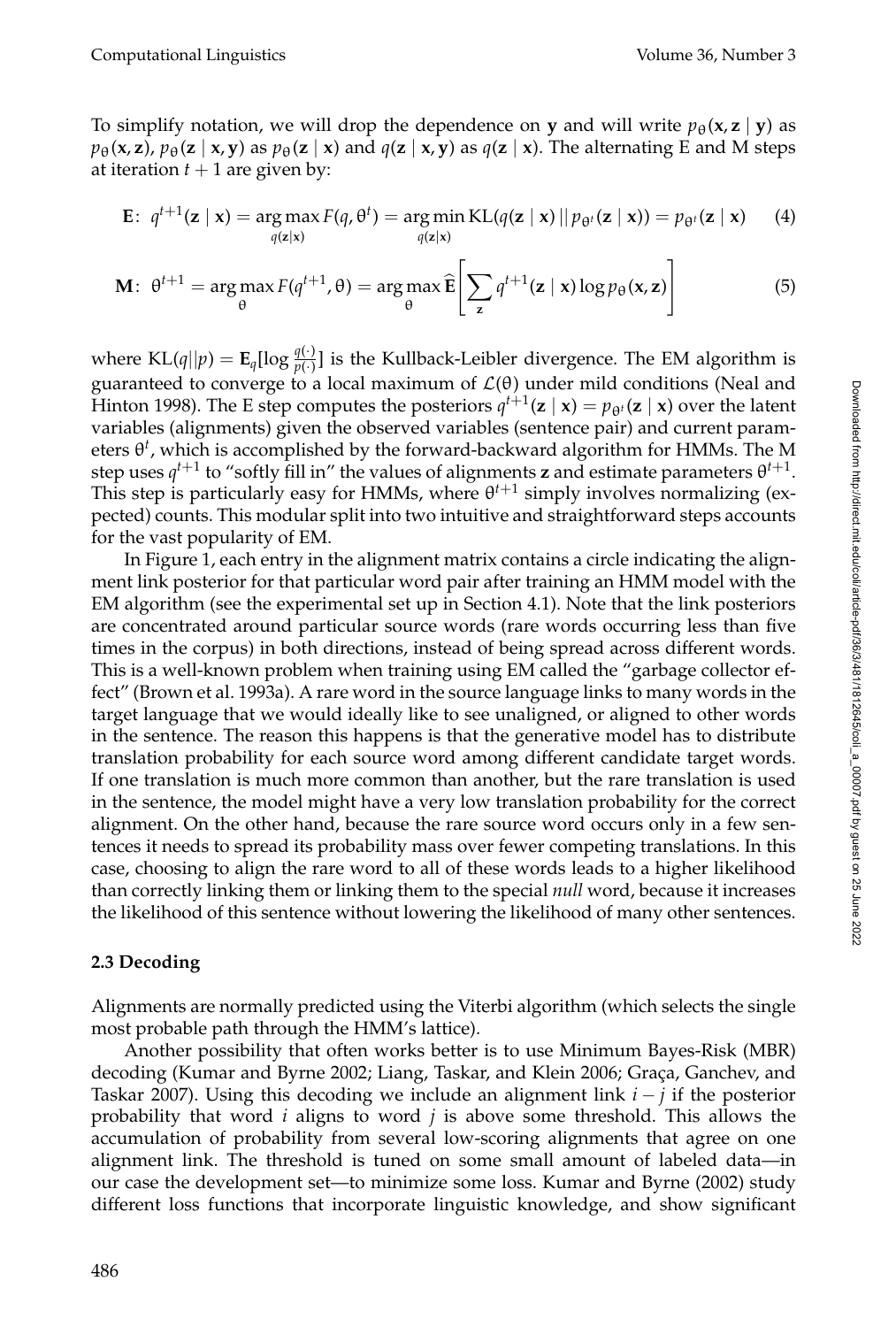improvement over likelihood decoding. Note that this could potentially result in an alignment having zero probability under the model, as many-to-many alignments can be produced in this way. MBR decoding has several advantages over Viterbi decoding. First, independently of the particular choice of the loss function, by picking a specific threshold we can trade off precision and recall of the predicted word alignments. In fact, in this work when comparing different alignment sets we do not commit to any loss function but instead compare precision vs recall curves, by generating alignments for different thresholds (0..1). Second, with this method we can ignore the *null* word probabilities, which tend to be poorly estimated.

#### **3. Posterior Regularization**

Word alignment models in general and the HMM in particular are very gross oversimplifications of the translation process and the optimal likelihood parameters learned often do not correspond to sensible alignments. One solution to this problem is to add more complexity to the model to better reflect the translation process. This is the approach taken by IBM Models 4+ (Brown et al. 1993b; Och and Ney 2003), and more recently by the LEAF model (Fraser and Marcu 2007). Unfortunately, these changes make the models probabilistically deficient and intractable, requiring approximations and heuristic learning and inference prone to search errors. Instead, we propose to use a learning framework called Posterior Regularization (Graça, Ganchev, and Taskar 2007) that incorporates side information into unsupervised estimation in the form of constraints on the model's posteriors. The constraints are expressed as inequalities on the expected values under the posterior distribution of user-defined constraint features (not necessarily the same features used by the model). Because in most applications what we are interested in are the latent variables (in this case the alignments), constraining the posteriors allows a more direct way to achieve the desired behavior. On the other hand, constraining the expected value of the features instead of adding them to the model allows us to express features that would otherwise make the model intractable. For example, enforcing that each hidden state of an HMM model should be used at most once per sentence would break the Markov property and make the model intractable. In contrast, we will show how to enforce the constraint that each hidden state is used at most once *in expectation*. The underlying model remains unchanged, but the learning method changes. During learning, our method is similar to the EM algorithm with the addition of solving an optimization problem similar to a maximum entropy problem inside the E Step. The following subsections present the Posterior Regularization framework, followed by a description of how to encode two pieces of prior information aimed at solving the problems described at the end of Section 2.

#### **3.1 Posterior Regularization Framework**

The goal of the Posterior Regularization (PR) framework is to guide a model during learning towards satisfying some prior knowledge about the desired latent variables (in this case word alignments), encoded as constraints over their expectations. The key advantage of using regularization on posterior expectations is that the base model remains unchanged, but during learning, it is driven to obey the constraints by setting appropriate parameters θ. Moreover, experiments show that enforcing constraints in expectation results in predicted alignments that also satisfy the constraints. More formally, posterior information in PR is specified with sets  $Q_x$  of allowed distributions over the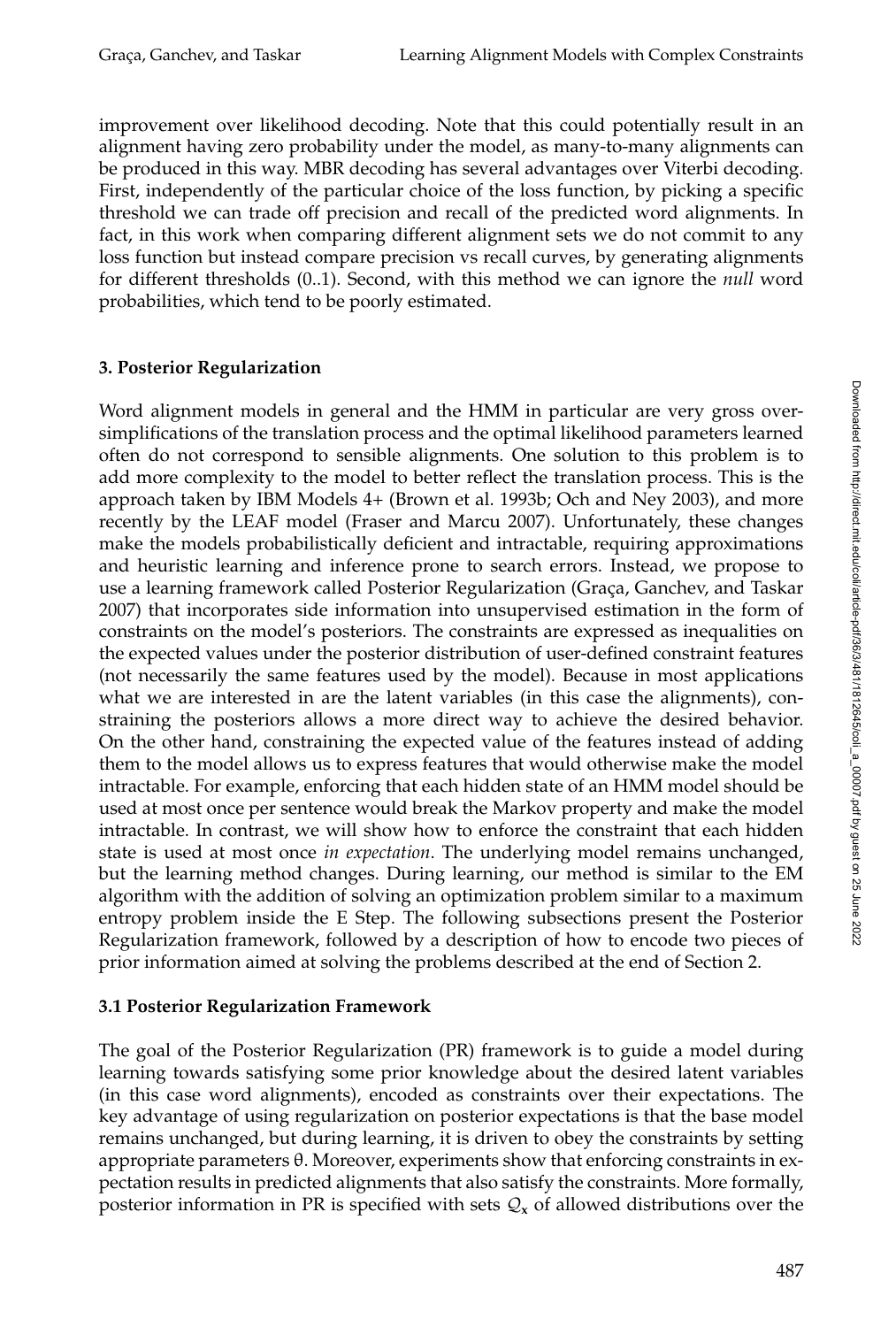hidden variables **z** which satisfy inequality constraints on some user-defined feature expectations, with violations bounded by  $\epsilon \geq 0$ :

# **Constrained Posterior Set:**  $Q_x = \{q(z \mid x) : \exists \xi, E_q[f(x, z)] - b_x \le \xi; ||\xi||_2^2 \le \epsilon^2\}$  (6)

 $\mathcal{Q}_x$  denotes the set of valid distributions where some feature expectations are bounded by  $\mathbf{b}_x$  and  $\epsilon \geq 0$  is an allowable violation slack. Setting  $\epsilon = 0$  enforces inequality constraints strictly. In order to introduce equality constraints, we use two inequality constraints with opposite signs. We assume that  $Q_x$  is non-empty for each example  $x$ . Furthermore, the set  $Q_x$  needs to be convex. In this work we restrict ourselves to linear inequalities because, as will be shown, subsequently this simplifies the learning algorithm. Note that  $Q_x$ ,  $f(x, z)$ , and  $b_x$  also depend on y, the corresponding source sentence, but we suppress the dependence for brevity. In PR, the log-likelihood of a model is penalized with the KL-divergence between the desired distribution space  $Q_x$ and the model posteriors,  $KL(Q_x \mid p_\theta(z|x)) = \min_{z \in \Theta} KL(q(z \mid x) \mid p_\theta(z|x))$ . The regu*q*(**z**|**x**)∈ $Q$ <sub>**x**</sub> larized objective is:

#### **Posterior Regularized Likelihood:**  $\mathcal{L}(\theta) - \widehat{\mathbf{E}}[\text{KL}(\mathcal{Q}_x || p_\theta(\mathbf{z}|\mathbf{x}))].$  (7)

The objective trades off likelihood and distance to the desired posterior subspace (modulo getting stuck in local maxima) and provides an effective method of controlling the posteriors.

Another way of interpreting the objective is to express the marginal log-likelihood  $\mathcal{L}(\theta)$  as a KL distance: KL(δ( $\mathbf{x}^n$ ) ||  $p_\theta(\mathbf{x})$ ) where δ( $\mathbf{x}^n$ ) is a delta function at  $\mathbf{x}^n$ . Hence the objective is a sum of two average KL terms, one in the space of distributions over **x** and one in the space of distributions over **z**:

$$
-\mathcal{L}(\theta) + \widehat{\mathbf{E}}[\mathrm{KL}(\mathcal{Q}_x \parallel p_{\theta}(\mathbf{z}|\mathbf{x}))] = \frac{1}{N} \sum_{n=1}^N \mathrm{KL}(\delta(\mathbf{x}^n) \parallel p_{\theta}(\mathbf{x})) + \mathrm{KL}(\mathcal{Q}_{\mathbf{x}^n} \parallel p_{\theta}(\mathbf{z}|\mathbf{x}^n))
$$
(8)

This view of the PR objective is illustrated in Figure 2.



#### **Figure 2**

Maximizing the PR objective is equivalent to minimizing the empirical average of two KL divergences: The negative log-likelihood  $-\mathcal{L}(\theta) = \frac{1}{N} \sum_{n=1}^{N} K_L(\delta(\mathbf{x}^n) \|\ p_{\theta}(\mathbf{x}))$  plus posterior regularization  $\frac{1}{N}\sum_{n=1}^{N} \text{KL}(Q_{\mathbf{x}^n} \|\mathcal{p}_{\theta}(\mathbf{z}|\mathbf{x}^n))$ , where  $\delta(\mathbf{x}^n)$  is a delta function at  $\mathbf{x}^n$ . The diagram illustrates the effect of the likelihood term and the regularization term operating over the two spaces of distributions: the observed variables **x** and the latent variables **z**. (The effect of the prior on θ is not shown.)

Downloaded from http://direct.mit.edu/coli/article-pdf/36/3/481/1812645/coli\_a\_00007.pdf by guest on 25 June 2022 Downloaded from http://direct.mit.edu/coli/article-pdf/36/3/481/1812645/coli\_a\_00007.pdf by guest on 25 June 2022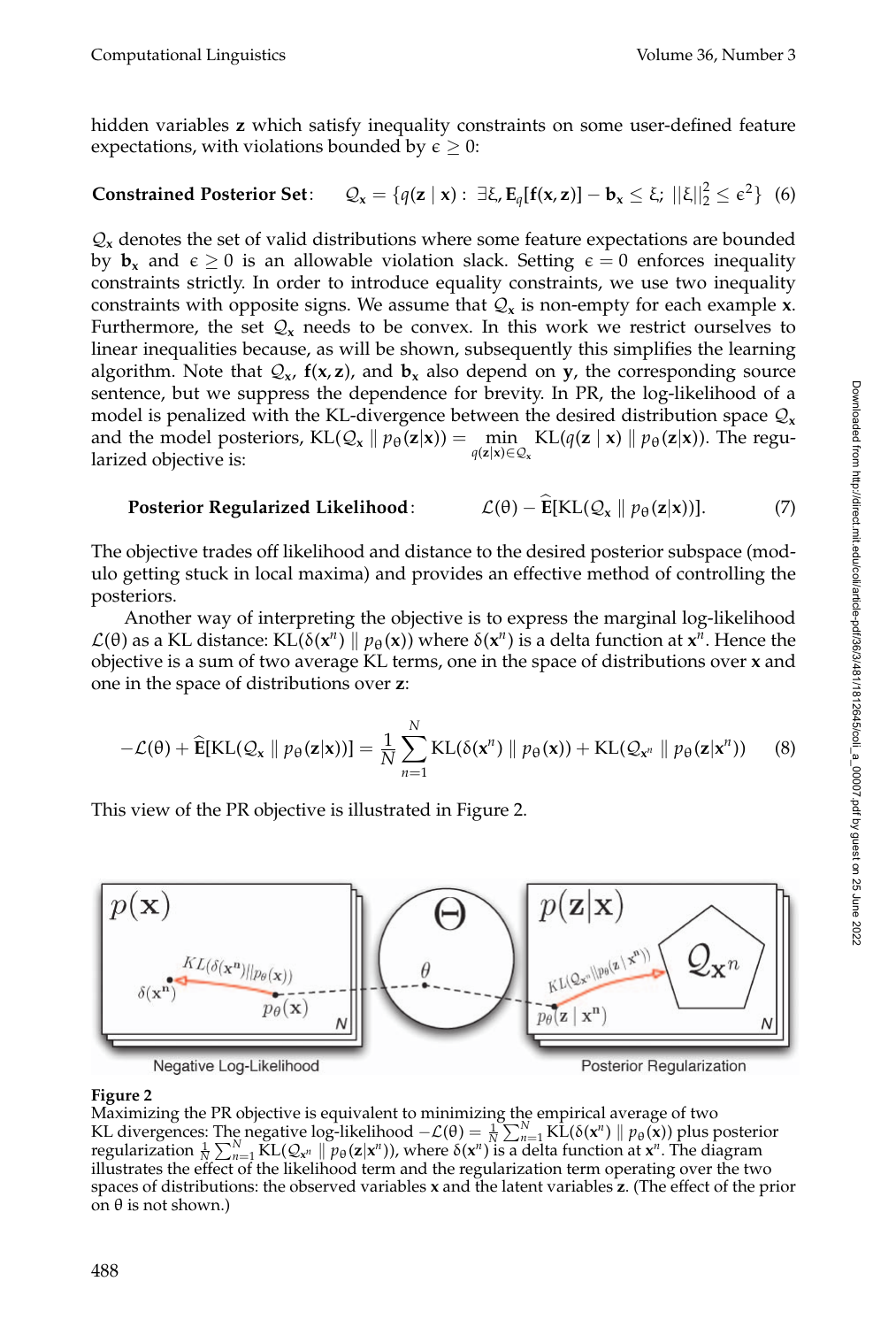Computing the PR objective involves solving the optimization problem for each **x**:

**Primal Projection :** 
$$
KL(Q_x \parallel p_{\theta}(\mathbf{z}|\mathbf{x})) = \min_{q(\mathbf{z}|\mathbf{x}) \in Q_x} KL(q(\mathbf{z} \mid \mathbf{x}) \parallel p_{\theta}(\mathbf{z}|\mathbf{x}))
$$
(9)

Directly minimizing this objective is hard because there is an exponential number of alignments **z**; however, the problem becomes easy to solve in its dual formulation (see Appendix A for derivation):

**Dual Projection :** 
$$
\arg \min_{\lambda \geq 0} \quad \mathbf{b}_x^\top \lambda + \log Z(\lambda) + \epsilon ||\lambda||_2 \qquad (10)
$$

where  $Z(\lambda) = \sum_z p_{\theta}(\mathbf{z}|\mathbf{x}) \exp(-\lambda \cdot \mathbf{f}(\mathbf{x}, \mathbf{z}))$  is the normalization constant and the primal solution is  $q(\mathbf{z}|\mathbf{x}) = p_{\theta}(\mathbf{z}|\mathbf{x}) \exp\{-\lambda^{\top}f(\mathbf{x}, \mathbf{z})\}/Z(\lambda)$ . There is one dual variable per expectation constraint, and the dual gradient at  $\lambda \neq 0$  is  $\nabla(\lambda) = \mathbf{b}_x - \mathbf{E}_q[\mathbf{f}(\mathbf{x}, \mathbf{z})] + \epsilon \frac{\lambda_i}{\|\lambda\|_2}$ . Note that this primal–dual relationship is very similar to the one between maximum likelihood and maximum entropy. If  $\mathbf{b}_x$  corresponds to empirical expectations and  $p_{\theta}(\mathbf{z}|\mathbf{x})$  is uniform, then Equation (10) would be a log-likelihood and Equation (14) (following) would be a maximum entropy problem. As with maximum entropy, gradient computation involves computing an expectation under *q*(**z** | **x**), which can be performed efficiently if the features  $f(x, z)$  factor in the same way as the model  $p_\theta(x, z)$ , and the constraints are linear. The conditional distribution over **z** represented by a graphical model such as HMM can be written as a product of factors over cliques  $C$ :

$$
\text{Factored Posterior:} \quad p(\mathbf{z} \mid \mathbf{x}) = \frac{1}{Z} \prod_{c \in C} \Phi(\mathbf{x}, \mathbf{z}_c) \tag{11}
$$

In an HMM, the cliques C are simply the nodes  $z_i$  and the edges  $(z_i, z_{i+1})$  and the factors correspond to the distortion and translation probabilities. We will assume **f** is factorized as a sum over the same cliques (we will show below how symmetry and bijectivity constraints can be expressed in this way):

Factored Features: 
$$
f(x, z) = \sum_{c \in C} f(x, z_c)
$$
 (12)

Then  $q(\mathbf{z} \mid \mathbf{x})$  has the same form as  $p_{\theta}(\mathbf{z} \mid \mathbf{x})$ :

$$
q(\mathbf{z} \mid \mathbf{x}) = \frac{1}{Z} p(\mathbf{z} \mid \mathbf{x}) \exp(-\lambda^{\top} \mathbf{f}(\mathbf{x}, \mathbf{z})) = \frac{1}{Z} \prod_{c \in C} \Phi(\mathbf{x}, \mathbf{z}_c) \exp^{-\lambda^{\top} \mathbf{f}(\mathbf{x}, \mathbf{z}_c)}
$$
(13)

Hence the projection step uses the same inference algorithm (forward–backward for HMMs) to compute the gradient, only modifying the local factors using the current setting of  $\lambda$ .

**1**  $\lambda_i \leftarrow 0$ ;  $\alpha$  while  $||\nabla(\lambda)||_2 > \eta$  do  $\Phi'(\mathbf{x}, \mathbf{z}_c) \leftarrow \Phi(\mathbf{x}, \mathbf{z}_c) \exp^{-\lambda^{-1} \mathbf{f}(\mathbf{x}, \mathbf{z}_c)};$  $q(\mathbf{z} \mid \mathbf{x}) \leftarrow \text{forwardBackward}(\phi'(\mathbf{x}, \mathbf{z}_c));$  $\begin{aligned} \mathbf{5} \qquad \lambda \leftarrow \lambda + \alpha \beta \nabla(\lambda); \end{aligned}$ **<sup>6</sup> end**

**Algorithm 1:** Computing KL(
$$
Q_x || p_\theta(z|x)
$$
) = min\_{ $q \in Q_x}$ KL( $q(z|x) || p_\theta(z|x)$ )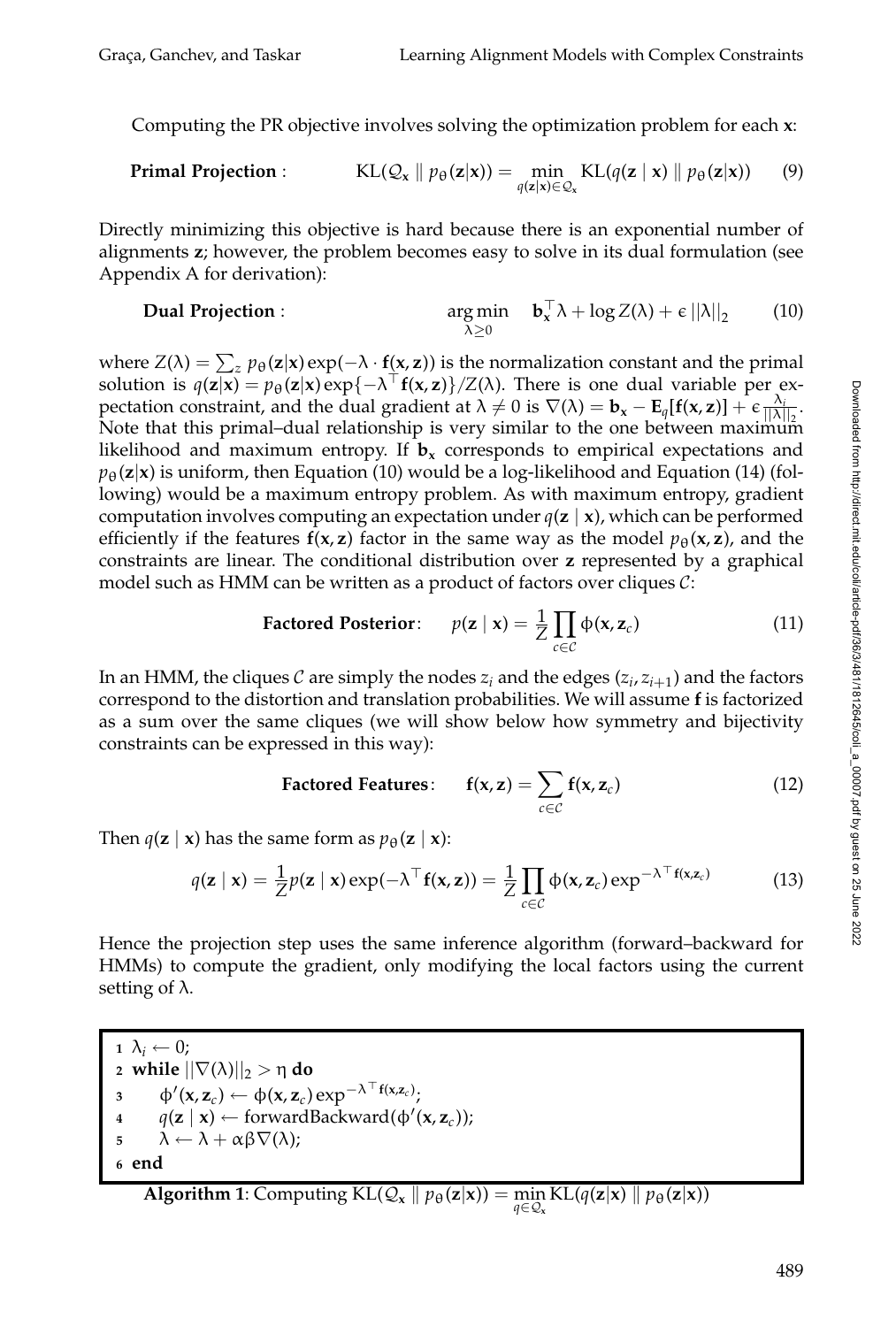We optimize the dual objective using the gradient based methods shown in Algorithm 1. Here  $\eta$  is an optimization precision,  $\alpha$  is a step size chosen with the strong Wolfe's rule (Nocedal and Wright 1999). Here,  $β∇(λ)$  represents an ascent direction chosen as follows: For inequality constraints, it is the projected gradient (Bertsekas 1999); for equality constraints with slack, we use conjugate gradient (Nocedal and Wright 1999), noting that when  $\lambda = 0$ , the objective is not differentiable. In practice this only happens at the start of optimization and we use a sub-gradient for the first direction.

Computing the projection requires an algorithm for inference in the original model, and uses that inference as a subroutine. For HMM word alignments, we need to make several calls to forward–backward in order to choose  $\lambda$ . Setting the optimization precision  $\eta$  more loosely allows the optimization to terminate more quickly but at a less accurate value. We found that aggressive optimization significantly improves alignment quality for both constraints we used and consequently choose  $\eta$  so that tighter values do not significantly improve performance. This explains why we report better results here in this paper than in Ganchev, Graça, and Taskar (2008), which uses a more naive optimization (see Section 4.1).

#### **3.2 Posterior Regularization via Expectation Maximization**

We can optimize the PR objective using a procedure very similar to the expectation maximization (EM) algorithm. Recall from Equation (4) that in the E step,  $q(z | x)$  is set to the posterior over hidden variables given the current θ. To converge to the PR objective, we must modify the E step so that  $q(\mathbf{z} \mid \mathbf{x})$  is a projection of the posteriors onto the constraint set  $Q_x$  for each example **x** (Graça, Ganchev, and Taskar 2007).

$$
\mathbf{E}'\colon \argmin_{q,\xi} \quad \text{KL}(q(\mathbf{z}|\mathbf{x}) \parallel p_{\theta^t}(\mathbf{z}|\mathbf{x})) \quad \text{s.t. } \mathbf{E}_q[\mathbf{f}(\mathbf{x},\mathbf{z})] - \mathbf{b}_\mathbf{x} \leq \xi; \ ||\xi||_2^2 \leq \epsilon^2 \qquad (14)
$$

The new posteriors  $q(z|x)$  are used to compute sufficient statistics for this instance and hence to update the model's parameters in the M step (Equation (5)), which remains unchanged. This scheme is illustrated in Figure 3 and in Algorithm 2. The only implementation difference is that we must now perform the KL projection before collecting sufficient statistics. We found it can help to also perform this projection at test time,  $\text{using } q(\mathbf{z} \mid \mathbf{x}) = \arg \min \text{KL}(q(\mathbf{z} \mid \mathbf{x}) | p_{\theta}(\mathbf{z} \mid \mathbf{x})) \text{ instead of } p_{\theta}(\mathbf{z} \mid \mathbf{x}) \text{ to decode.}$ *q*(**z**|**x**)∈ $Q$ <sub>x</sub>

**<sup>1</sup> for** *t = 1..T* **do <sup>2</sup> for** *each training sentence* **x do E'-Step:**  $q^{t+1}(\mathbf{z} \mid \mathbf{x}) = \arg \min \mathrm{KL}(q(\mathbf{z} \mid \mathbf{x}) || p_{\theta^t}(\mathbf{z} \mid \mathbf{x}))$ *q*(**z**|**x**)∈ $Q$ <sub>**x**</sub> **3 <sup>4</sup> end M-Step:**  $\theta^{t+1} = \arg \max_{\theta} \widehat{\mathbf{E}} \left[ \sum_{\mathbf{z}} q^{t+1}(\mathbf{z} \mid \mathbf{x}) \log p_{\theta}(\mathbf{z}, \mathbf{x}) \right]$ **<sup>6</sup> end**

**Algorithm 2**: PR optimization via modified EM. E'-Step is computed using Algorithm 1.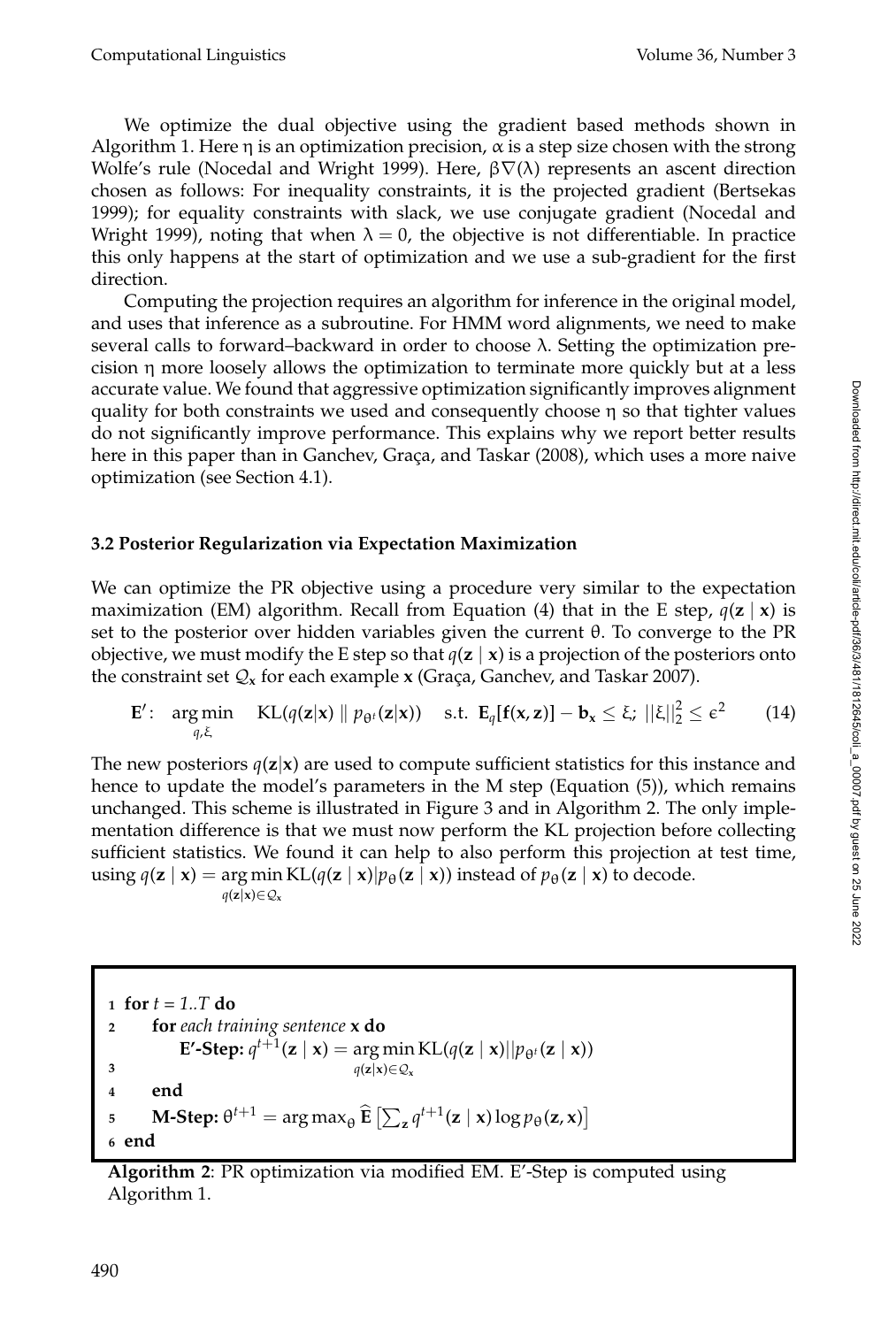

**Figure 3** Modified EM for optimizing PR objective  $\mathcal{L}(\theta) - \mathbf{E}[KL(\mathcal{Q}_{x} \mid p_{\theta}(\mathbf{z}|\mathbf{x}))].$ 

## **3.3 Bijectivity Constraints**

We observed in Table 1 that most alignments are 1-to-1 and we would like to introduce this prior information into the model. Unfortunately including such a constraint in the model directly breaks the Markov property in a fairly fundamental way. In particular computing the normalization would require the summation of 1-to-1 or near 1-to-1 weighted matchings, which is a classic #P-complete problem. Introducing alignment degree constraints *in expectation* using the PR framework is easy and tractable. We encode them as the constraint  $E[f(x, z)] \leq 1$  where we have one feature f for each source word *j* that counts how many times it is aligned to a target word in the alignment **z**:

$$
\textbf{Bijective Features:} \quad f_j(\mathbf{x}, \mathbf{z}) = \sum_i \mathbf{1}(z_i = j).
$$

The second row of Figure 1 shows an example of the posteriors after applying bijectivity constraints; the first row is before the projection. Green (respectively, red) circles indicate that the probability mass for that particular link increased (respectively, decreased) when compared with the EM-trained HMM. For example, in the top left panel, the word *schism* is used more than once, causing erroneous alignments. Projecting to the bijectivity constraint set prevents this and most of the mass is (for this example) moved to the correct word pairs. Enforcing the constraint at training and decoding increases the fraction of 1-to-1 alignment links from 78% to 97.3% for En-Fr (manual annotations have 98.1%); for En-Pt the increase is from 84.7% to 95.8% (manual annotations have 90.8%) (see Section 4.1).

# **3.4 Symmetry Constraints**

The directional nature of the generative models used to recover word alignments conflicts with their interpretation as translations. In practice, we see that the choice of which language is source versus target matters and changes the mistakes made by the model (the first row of panels in Figure 1). The standard approach is to train two models independently and then intersect their predictions (Och and Ney 2003). However, we show that it is much better to train two directional models concurrently, coupling their posterior distributions over alignments to approximately agree. Let the directional models be defined as:  $\vec{p}(\vec{z})$  (source–target) and  $\vec{p}(\vec{z})$  (target–source). We suppress dependence on **x** and **y** for brevity. Define **z** to range over the union of all possible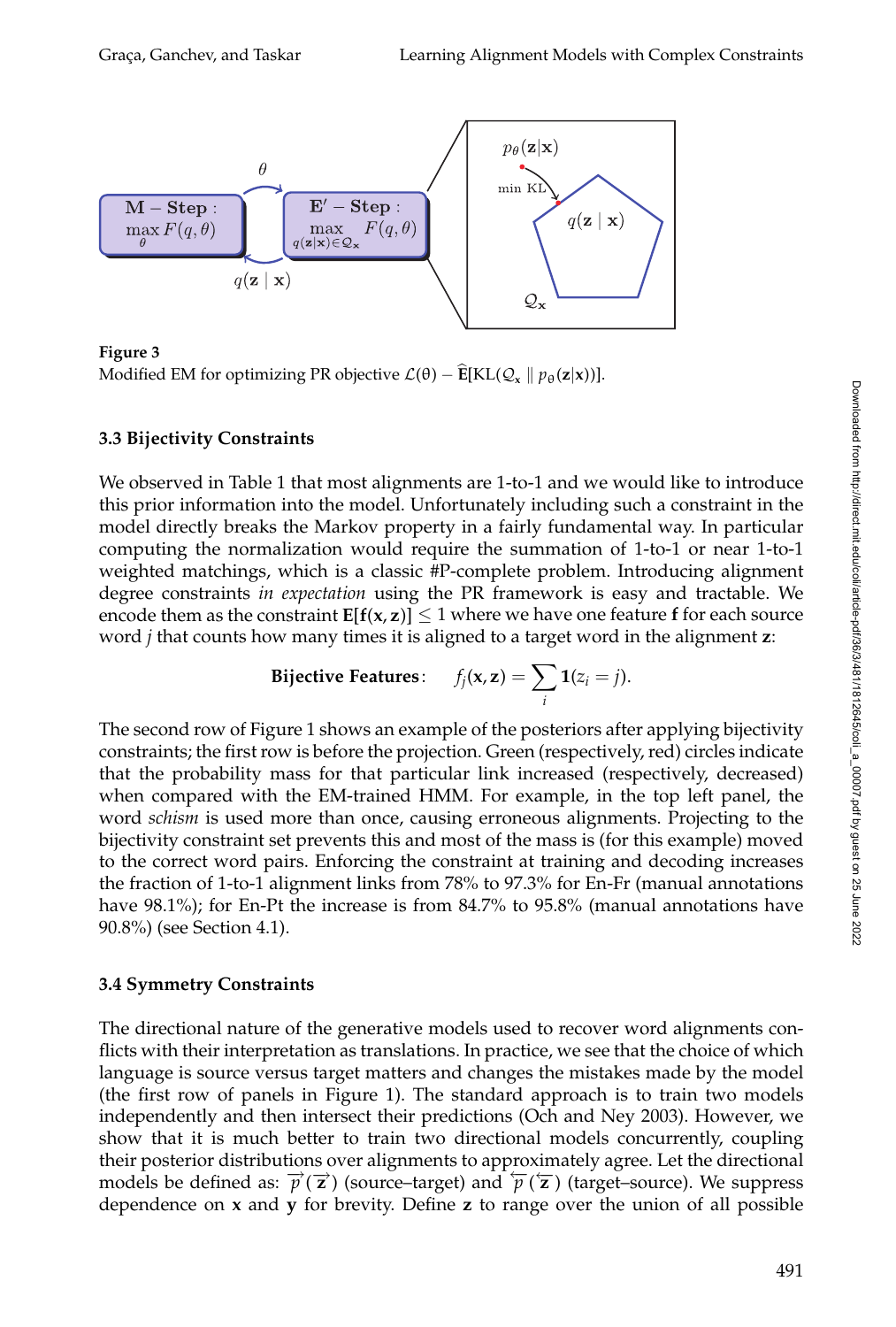directional alignments  $\vec{Z} \cup \vec{Z}$ . We define a mixture model  $p(z) = \frac{1}{2} \vec{p}(z) + \frac{1}{2} \vec{p}(z)$ where  $\overleftarrow{p}(\overrightarrow{z}) = 0$  and vice versa (i.e., the alignment of one directional model has probability zero according to the other model). We then define the following feature for each target–source position pair *i*, *j*:

**Symmetric Features:** 
$$
f_{ij}(\mathbf{x}, \mathbf{z}) = \begin{cases} +1 & \mathbf{z} \in \overrightarrow{\mathbf{Z}} \text{ and } \overrightarrow{z}_i = j \\ -1 & \mathbf{z} \in \overleftarrow{\mathbf{Z}} \text{ and } \overleftarrow{z}_j = i \\ 0 & \text{otherwise} \end{cases}
$$
.

If the feature  $f_{ij}$  has an expected value of zero, then both models predict the  $i, j$  link with equal probability. We therefore impose the constraint  $\mathbf{E}_q[f_{ii}(\mathbf{x}, \mathbf{z})] = 0$  (possibly with some small slack). Note that satisfying this implies satisfying the bijectivity constraint presented earlier. To compute expectations of these features under the model *q* we only need to be able to compute them under each directional HMM. To see this, we have by the definition of  $q_{\lambda}$  and  $p_{\theta}$ ,

$$
q_{\lambda}(\mathbf{z}|\mathbf{x}) = \frac{\overrightarrow{p}(\mathbf{z} \mid \mathbf{x}) + \overleftarrow{p}(\mathbf{z} \mid \mathbf{x})}{2} \frac{\exp\{-\lambda^{\top}\mathbf{f}(\mathbf{x}, \mathbf{z})\}}{Z_{\lambda}} = \frac{\overrightarrow{q}(\mathbf{z}|\mathbf{x}) \frac{Z_{\overrightarrow{q}}}{\overrightarrow{p}(\mathbf{x})} + \overleftarrow{q}(\mathbf{z}|\mathbf{x}) \frac{Z_{\overrightarrow{q}}}{\overleftarrow{p}(\mathbf{x})}}{(15)}
$$

where we have defined:

$$
\overrightarrow{q}(\mathbf{z}|\mathbf{x}) = \frac{1}{Z_{\overrightarrow{q}}} \overrightarrow{p}(\mathbf{z}, \mathbf{x}) \exp\{-\lambda^{\top} \mathbf{f}(\mathbf{x}, \mathbf{z})\} \text{ with } Z_{\overrightarrow{q}} = \sum_{\mathbf{z}} \overrightarrow{p}(\mathbf{z}, \mathbf{x}) \exp\{-\lambda^{\top} \mathbf{f}(\mathbf{x}, \mathbf{z})\}
$$

$$
\overleftarrow{q}(\mathbf{z}|\mathbf{x}) = \frac{1}{Z_{\overrightarrow{q}}} \overleftarrow{p}(\mathbf{z}, \mathbf{x}) \exp\{-\lambda^{\top} \mathbf{f}(\mathbf{x}, \mathbf{z})\} \text{ with } Z_{\overrightarrow{q}} = \sum_{\mathbf{z}} \overleftarrow{p}(\mathbf{z}, \mathbf{x}) \exp\{-\lambda^{\top} \mathbf{f}(\mathbf{x}, \mathbf{z})\}
$$

All these quantities can be computed separately in each model using forward–backward and, furthermore,  $Z_{\lambda} = \frac{1}{2}(\frac{Z_{\overline{q}}^2}{\overline{p}^2(x)} + \frac{Z_{\overline{q}}^2}{\overline{p}^2(x)})$ . The effect of this constraint is illustrated in the bottom panels of Figure 1. The projected link posteriors are equal for the two models, and in most cases the probability mass was moved to the correct alignment links. The exception is the word pair *internal/le*. In this case, the model chose to incorrectly have a high posterior for the alignment link rather than generating *internal* from *null* in one direction and *le* from *null* in the other.

We can measure symmetry of predicted alignments as the ratio of the size of the intersection to the size of the union. Symmetry constraints increase symmetry from 48% to 89.9% for En-Fr and from 48% to 94.2% for En-Pt (see Section 4.1).

#### **4. Alignment Quality Evaluation**

We begin with a comparison of word alignment quality evaluated against manually annotated alignments as measured by precision and recall. We use the six parallel corpora with gold annotations described in the beginning of Section 2.

#### **4.1 Experimental Setup**

We discarded all training data sentence pairs where one of the sentences contained more than 40 words. Following common practice, we added the unlabeled development and test data sets to the pool of unlabeled sentences. We initialized the IBM Model 1 translation table with uniform probabilities over word pairs that occur together in the same sentence and trained the IBM Model 1 for 5 iterations. All HMM alignment models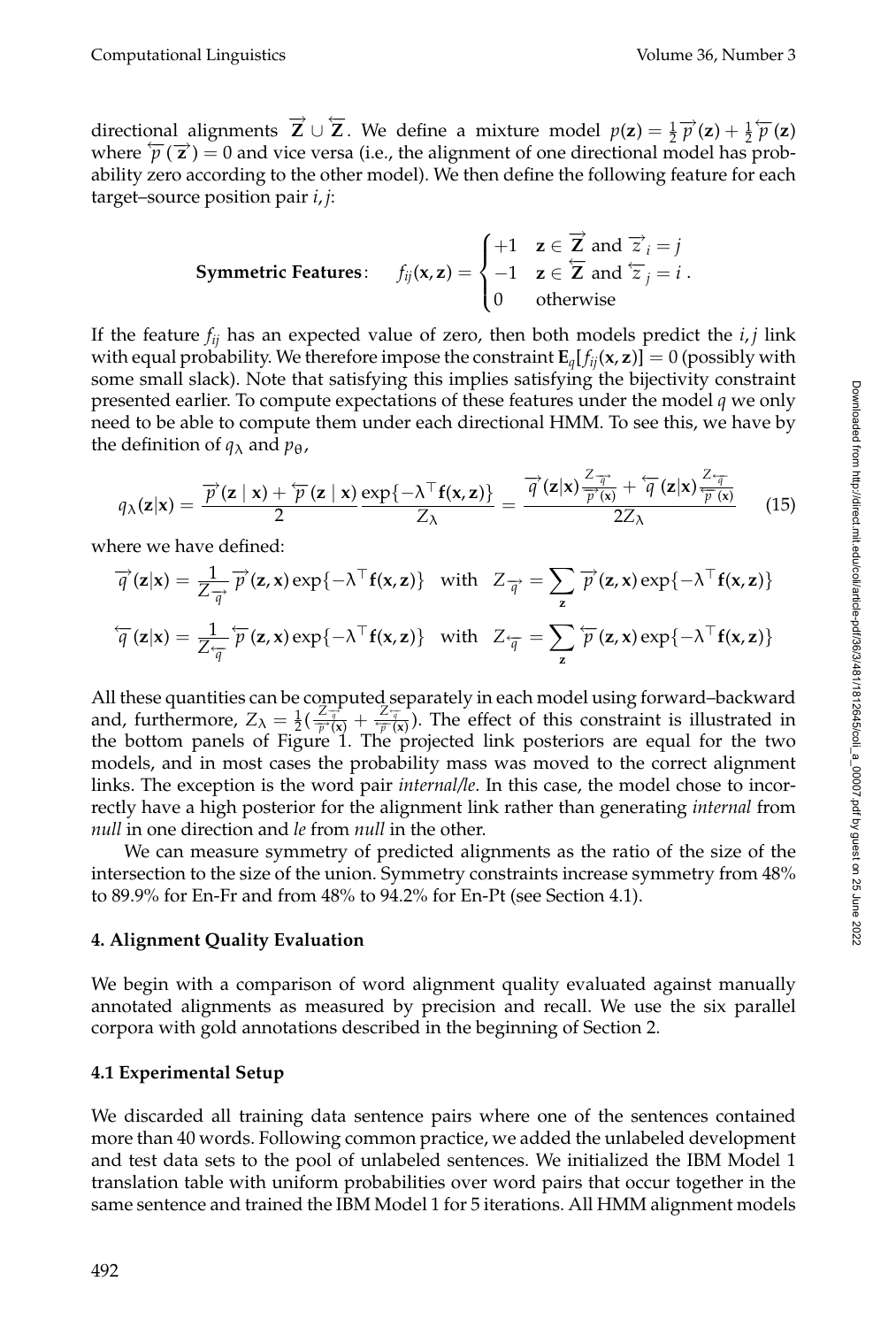were initialized with the translation table from IBM Model 1 and uniform distortion probabilities. We run each training procedure until the area under the precision/recall curve measured on a development corpus stops increasing (see Figure 4 for an example of such a curve). Using the precision/recall curve gives a broader sense of the model's performance than using a single point (by tuning a threshold for a particular metric). In most cases this meant four iterations for normal EM training and two iterations using posterior regularization. We suspect that the constraints make the space easier to search.

The convergence criterion for the projection algorithm was the normalized *l*<sub>2</sub> norm of the gradient (gradient norm divided by number of constraints) being smaller than η (see Algorithm 1). For bijective constraints, we set η to 0.005 and used zero slack. For symmetric constraints,  $\eta$  and slack were set to 0.001. We chose  $\eta$  aggressively and lower values did not significantly increase performance. Less aggressive settings cause degradation of performance: For example, for En-Fr using 10k sentences, and running four iterations of constrained EM, the area under the precision/recall curve for the symmetric model changed from 70% with  $\eta = 0.1$  to 85% using  $\eta = 0.001$ . On the other hand, the number of iterations required to project the constraints increases for smaller values of η. The number of forward–backward calls for normal HMM is 40k (one for each sentence and EM iteration), for the symmetric model using  $\eta = 0.1$  was around 41k and using  $\eta = 0.001$  was around 26M (14 minutes to 4 hours 14 minutes of training time, 17 times slower, for the different settings of η). We note that better optimization methods, such as L-BFGS, or using a warm start for the parameters at each EM iteration (parameters from the previous iteration), or training the models online, would potentially decrease the running time of our method.

The intent of this experimental section is to evaluate the gains from using constraints during learning, hence the main comparison is between HMM trained with normal EM vs. trained with PR plus constraints. We also report results for IBM Model 4, because it is often used as the default word alignment model, and can be used as a reference. However, we would like to note that IBM Model 4 is a more complex model, able to capture more structure, albeit at the cost of intractable inference. Because our approach is orthogonal to the base model used, the constraints described here could be applied in principle to IBM Model 4 if exact inference was efficient, hopefully yielding similar improvements. We used a standard implementation of IBM Model 4 (Och and Ney 2003) and because changing the existing code is not trivial, we could not use the same stopping criterion to avoid overfitting and we are not able to produce precision/recall curves. We trained IBM Model 4 using the default configuration of the



#### **Figure 4**

Precision/Recall curves for different models using 1,000k sentences. Precision on the horizontal axis. Left: Hansard EN-FR direction. Right: EN-PT Portuguese-English direction.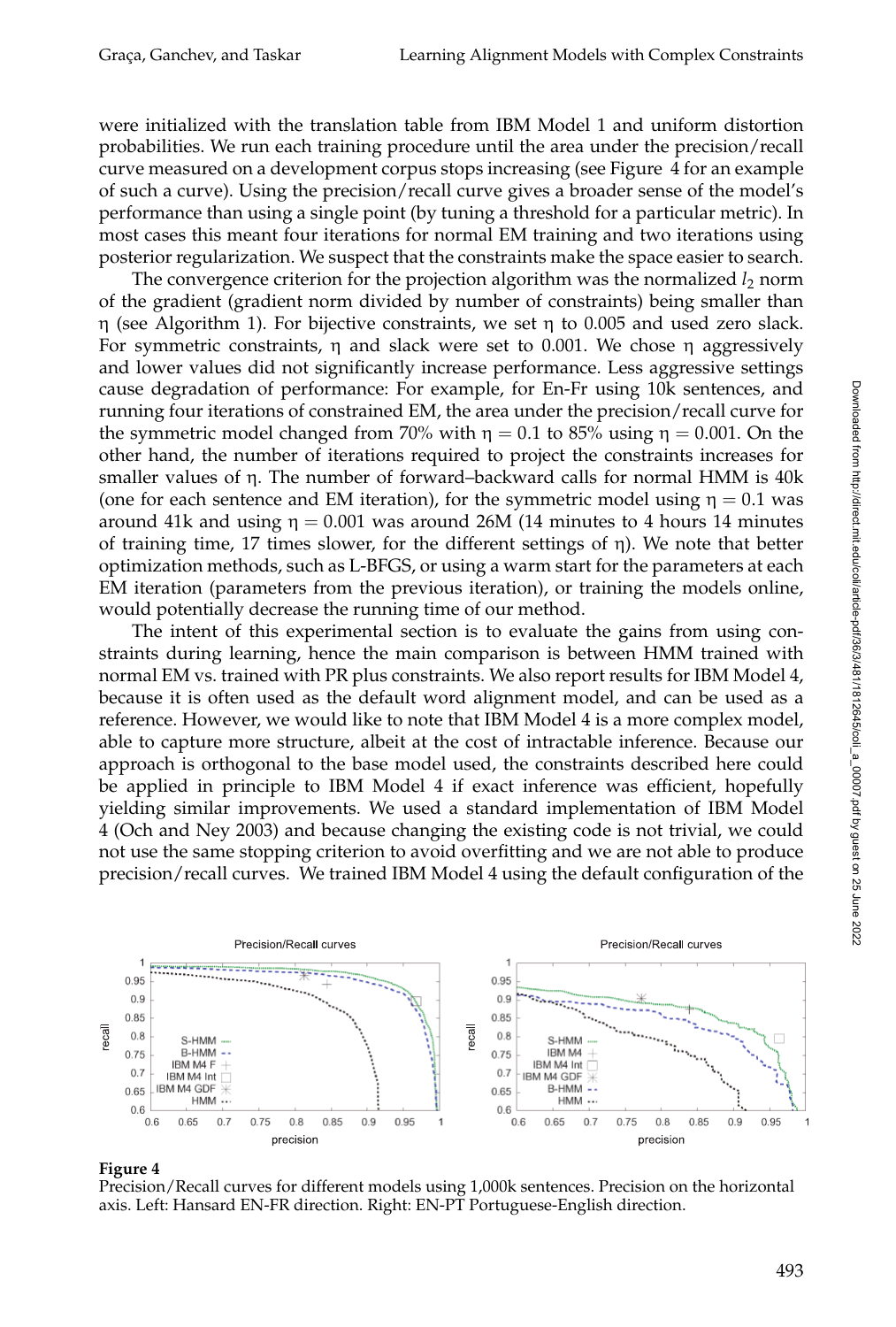

#### **Figure 5**

Word alignment precision when the threshold is chosen to achieve IBM Model 4 recall with a difference of  $\pm$  0.005. The average relative increase in precision (against the HMM model) is 10% for IBM Model 4, 11% for B-HMM, and 14% for S-HMM.

MOSES training script.<sup>3</sup> This performs five iterations of IBM Model 1, five iterations of HMM, and five iterations of IBM Model 4.

#### **4.2 Alignment Results**

In this section we present results on alignment quality. All comparisons are made using MBR decoding because this decoding method always outperforms Viterbi decoding.<sup>4</sup> For the models with constraints we project the posteriors at decode time (i.e., we use  $q(\mathbf{z} \mid \mathbf{x})$  to decode). This gives a small but consistent improvement. Figure 4 shows precision/recall curves for the different models on the En-Fr corpus using English as the source language (left), and on the En-Pt corpus using Portuguese as the source. Precision/recall curves are obtained by varying the posterior threshold from 0 to 1 and then plotting the different precision and recall values obtained.

We observe several trends from Figure 4. First, both types of constraints improve over the HMM in terms of both precision and recall (their precision/recall curve is always above). Second, S-HMM performs slightly better than B-HMM. IBM Model 4 is comparable with both constraints (after symmetrization). The results for all language pairs are in Figure 5. For ease of comparison, we choose a decoding threshold for HMM models to achieve the recall of the corresponding IBM Model 4 and report precision. Our methods always improve over the HMM by 10% to 15%, and improve over IBM Model 4 nine times out of 12. Comparing the constraints with each other we see that

<sup>3</sup> www.statmt.org/moses/?n=FactoredTraining.HomePage.

<sup>4</sup> IBM Model 4 uses Viterbi decoding as Giza++ does not support MBR decoding.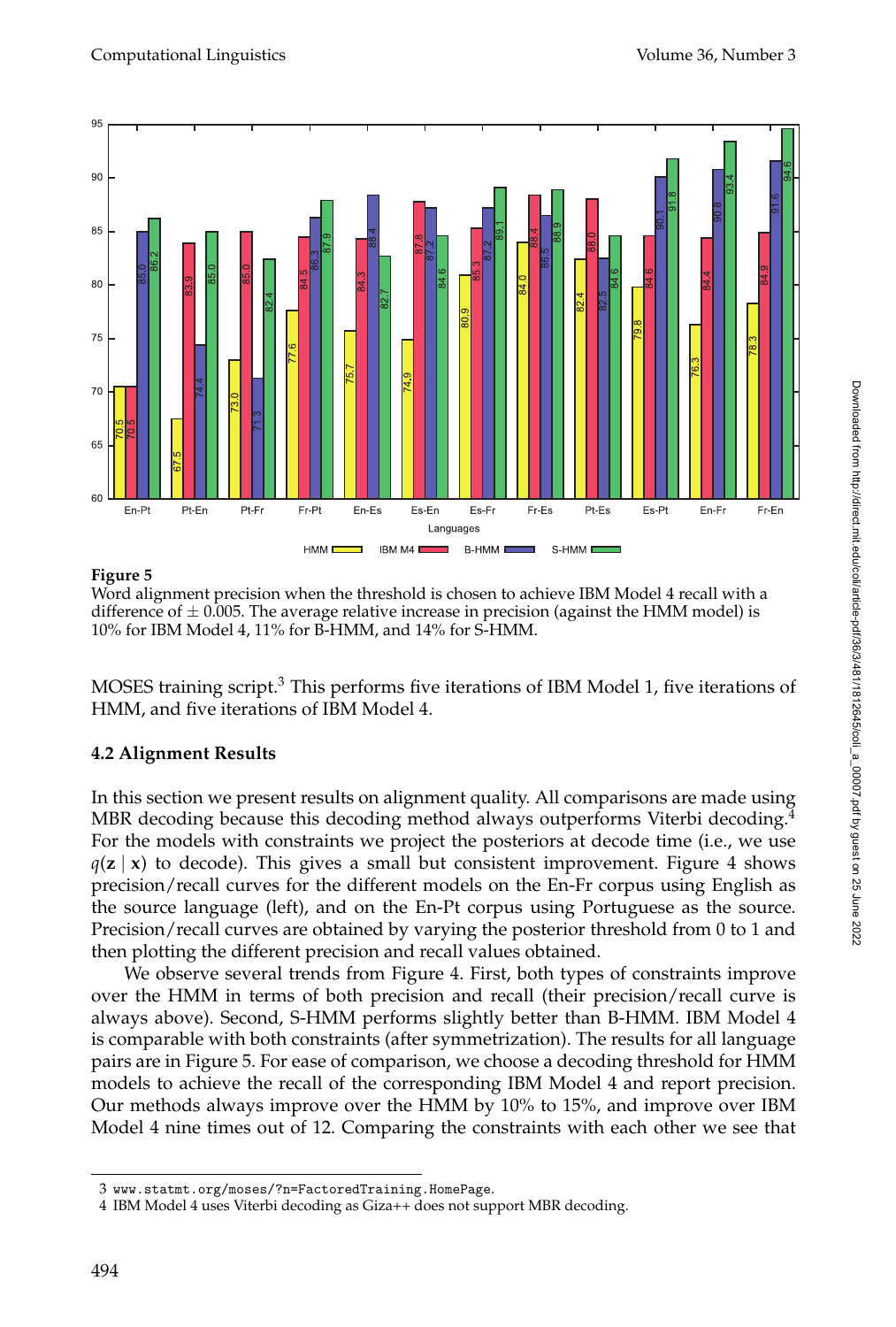

**Figure 6**

Word alignment precision as a function of training data size (number of sentence pairs). Posterior decoding threshold chosen to achieve IBM Model 4 recall in the Hansard corpus. Right: English as source. Left: French as source.

S-HMM performs better than B-HMM in 10 out of 12 cases. Because S-HMM indirectly enforces bijectivity and models sequential correlations on both sides, this is perhaps not surprising.

Figure 6 shows performance as a function of training data size. As before, we decode to achieve the recall of IBM Model 4. For small training corpora adding the constraints provides larger improvements (20–30%) but we still achieve significant gains even with a million parallel sentences (15%). Greater improvements for small data sizes indicate that our approach can be especially effective for resource-poor language pairs.

#### **4.3 Rare vs. Common Words**

One of the main benefits of using the posterior regularization constraints described is an alleviation of the garbage collector effect (Brown et al. 1993a). Figure 7 breaks down performance improvements by common versus rare words. As before, we use posterior decoding, tuning the threshold to match IBM Model 4 recall. For common words, this tuning maintains recall very close for all models so we do not show this in the figure. In the top left panel of Figure 7, we see that precision of common words follows the pattern we saw for the corpus overall: Symmetric and bijective outperform both IBM Model 4 and the baseline HMM, with symmetric slightly better than bijective. The results for common words vary more slowly as we increase the quantity of training data than they did for the full corpus. In the top right panel of Figure 7 we show the precision for rare words. For the baseline HMM as well as for IBM Model 4, this is very low precisely because of the garbage collector problem: Rare words become erroneously aligned to untranslated words, leading to low precision. In fact the constrained models achieve absolute precision improvements of up to 50% over the baseline. By removing these erroneous alignments the translation table becomes more accurate, allowing higher recall on the full corpus. In the bottom panel of Figure 7, we observe a slightly diminished recall for rare words. This slight drop in recall is due to moving the mass corresponding to rare words to *null*.

#### **4.4 Symmetrization**

As discussed earlier, the word alignment models are asymmetric, whereas most applications require a single alignment for each sentence pair. Typically this is achieved by a symmetrization heuristic that takes two directional alignments and produces a single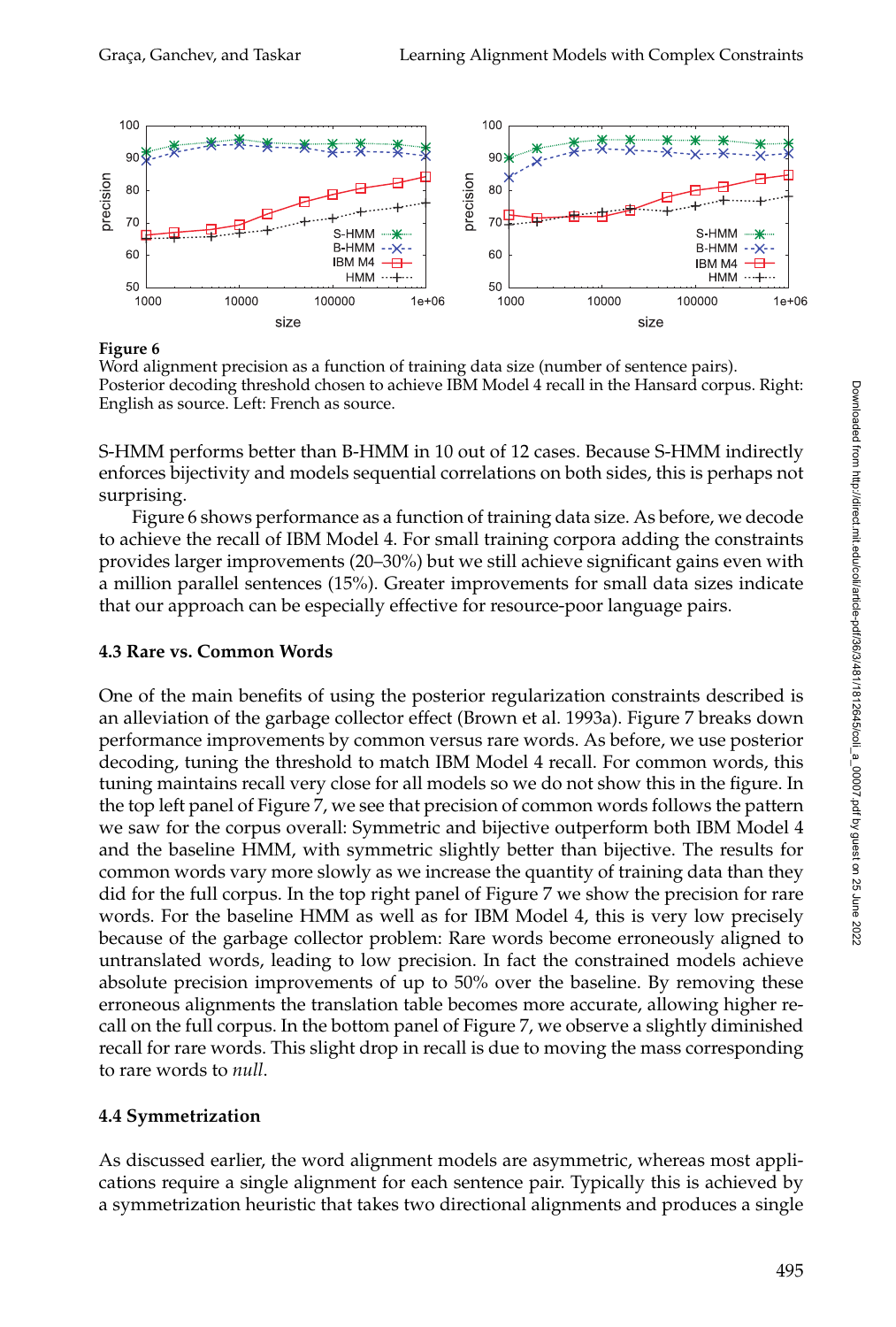

**Figure 7**

Precision and Recall as a function of training data size for En-Fr by common and rare words. Top Left: Common Precision, Top Right: Rare Precision, Bottom: Rare Recall.

alignment. For MT the most commonly used heuristic is called **grow diagonal final** (Och and Ney 2003). This starts with the intersection of the sets of aligned points and adds points around the diagonal that are in the union of the two sets of aligned points. The alignment produced has high recall relative to the intersection and only slightly lower recall than the union. In syntax transfer the **intersection** heuristic is normally used, because one wants to have high precision links to transfer knowledge between languages. One pitfall of these symmetrization heuristics is that they can obfuscate the link between the original alignment and the ones used for a specific task, making errors more difficult to analyze. Because they are heuristics tuned for a particular phrasebased translation system, it is not clear when they will help and when they will hinder system performance. In this work we followed a more principled approach that uses



#### **Figure 8**

Precision/recall curves for the different models after soft union symmetrization. Precision is on the horizontal axis. Left EN-FR, Right PT-ES.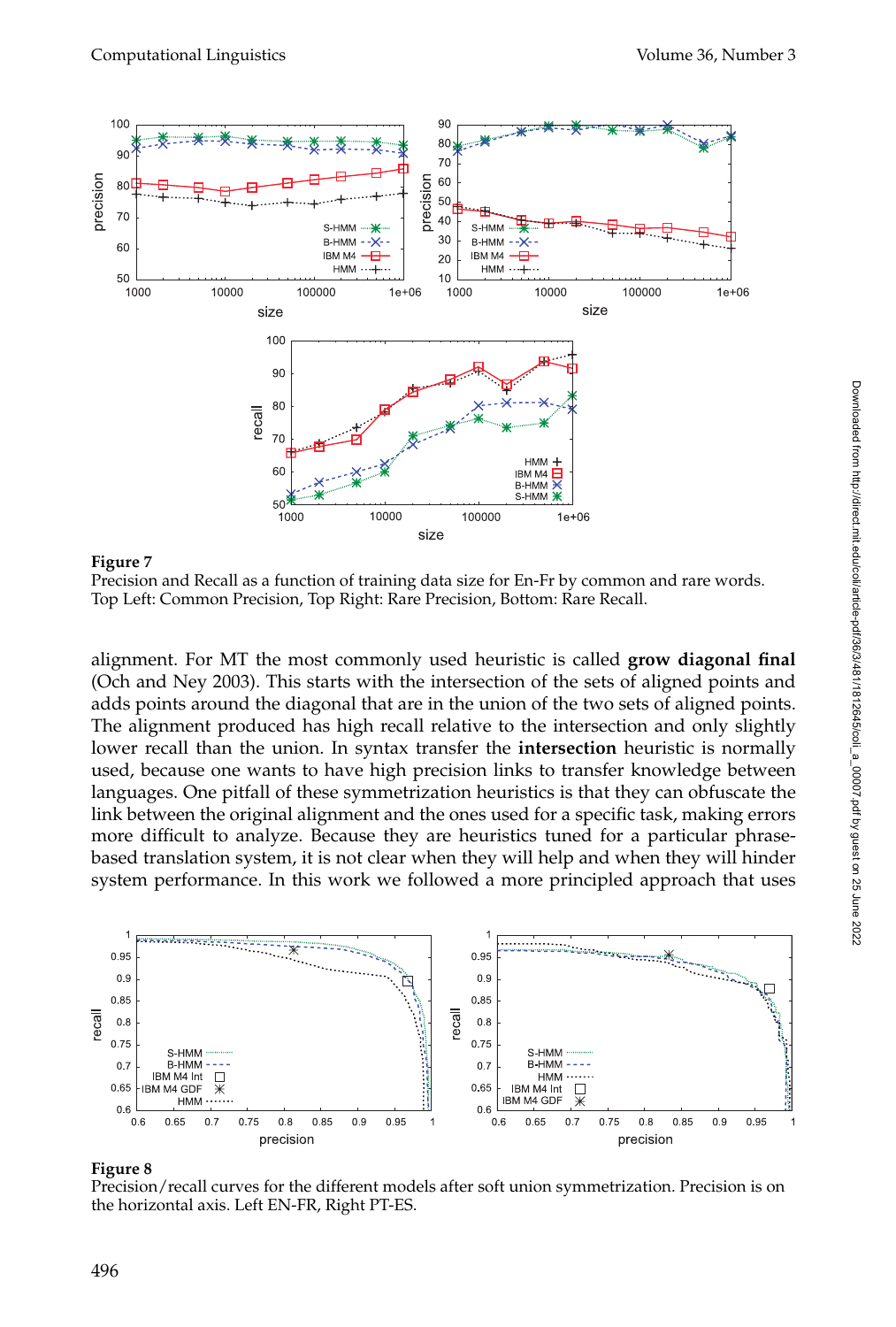the knowledge about the posterior distributions of each directional model. We include a point in the final alignment if the average of the posteriors under the two models for that point is above a threshold. This heuristic is called **soft union** (DeNero and Klein 2007). Figure 8 shows the Precision/Recall curves after symmetrization for the En-Fr corpus. The posterior regularization–trained models still performed better, but the differences get smaller after doing the symmetrization. This should not be very surprising, because the soft union symmetrization can be viewed as an approximation of our symmetry constraint applied only at decode time. Applying the symmetrization to the model with symmetry constraints does not affect performance.

# **4.5 Analysis**

In this section we discuss some scenarios in which the constraints make the alignments better, and some scenarios where they fail. We have already discussed the garbage collector effect and how both models address it. Both of the constraints also bias the model to have at most probability one in any row or column of the posterior matrix, encouraging 1-to-1 alignments. Obviously whenever alignments are systematically not 1-to-1 , this can lead to errors (for instance the examples described in Section 2).

An example presented in Figure 9 shows the posterior marginal distributions for an English/French sentence pair using the same notation as in Figure 1. In the top panel of



#### **Figure 9**

Posterior distributions for different models for an English to French sentence translation. **Left:** EN→FR model. **Right:** FR→ EN model. **Top:** Regular HMM posteriors. **Middle:** After applying the bijective constraint. **Bottom:** After applying the symmetric constraint. Sure alignments are squares with borders; possible alignments are squares without borders. Circle size indicates probability value. Circle color in the middle and bottom rows indicates differences in posterior from the top row; green = higher probability; red = lower probability.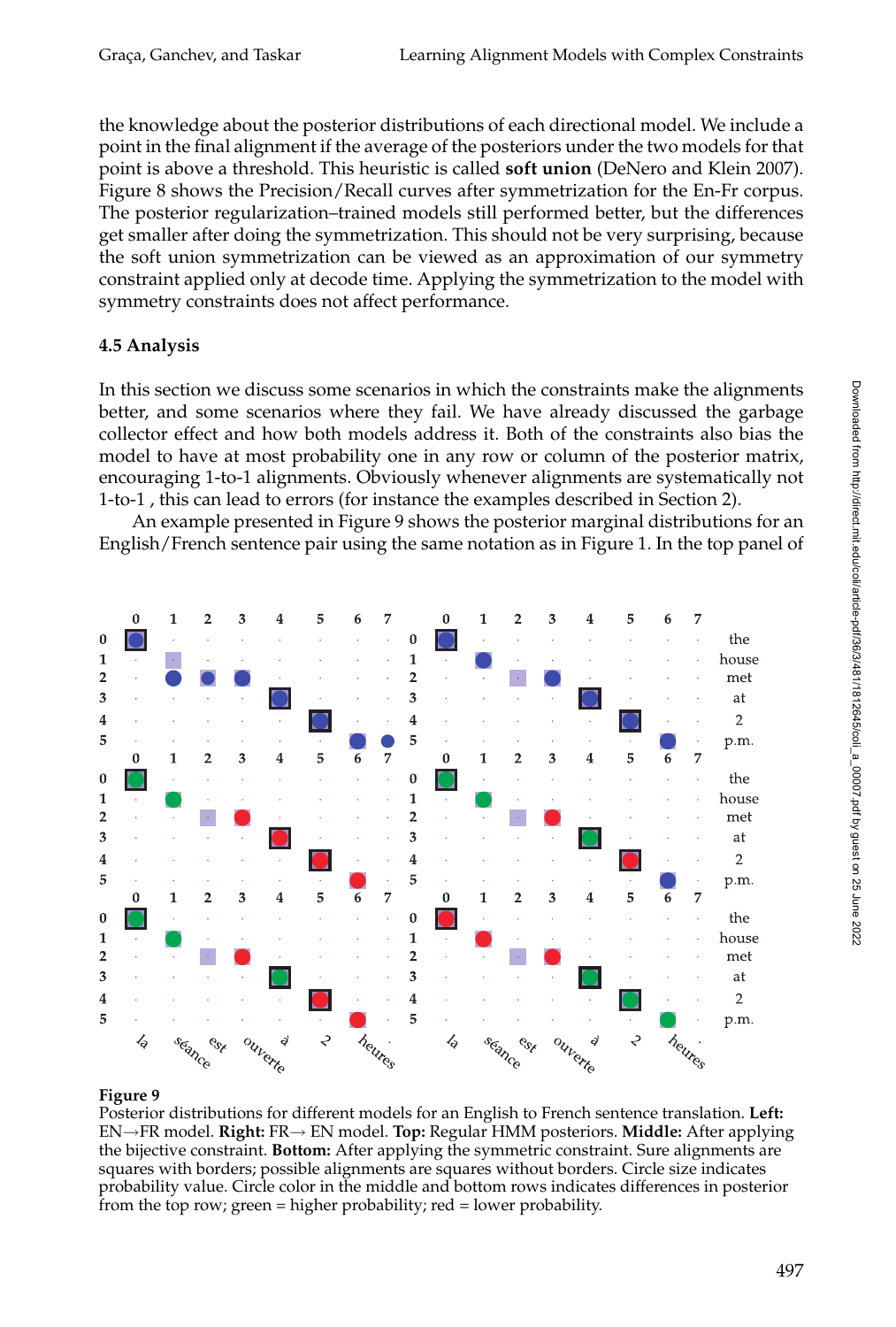Figure 9, we see the baseline models, where the English word *met* is incorrectly being aligned to *s´eance est ouverte*. This makes it impossible to recover the correct alignment *house/séance*. Either constraint corrects this problem. On the other hand, by enforcing a 1-to-1 mapping the correct alignment *met / est ouverte* is lost. Going back to the first row (regular HMM) this alignment is correct in one direction and absent in the other (due to the many-to-1 model restriction) but we can recover that information using the symmetrization heuristics, since the point is present at least in one direction with high probability mass. This is not the case for the constraint-based models that reduce the mass of that alignment in both directions. Going back to the right panel of Figure 8, we can see that for low values of precision the HMM model actually achieves better recall than the constraint-based methods. There are two possible solutions to alleviate this type of problem, both with their caveats. One solution is to model the fertility of each word in a way similar to IBM Model 4, or more generally to model alignments of multiple words. This can lead to significant computational burden, and is not guaranteed to improve results. A more complicated model may require approximations that destroy its performance gain, or require larger corpora to estimate its parameters. Another option is to perform some linguistically motivated pre-processing of the language pair to conjoin words. This of course has the disadvantage that it needs to be specific to a language pair in order to include information such as "English simple past is written using a single word, so join together French passé composé." An additional problem with joining words to alleviate inter-language divergences is that it can increase data sparsity.

#### **5. Task-Specific Alignment Evaluation**

In this section we evaluate the alignments resulting from using the proposed constraints in two different tasks: Statistical machine translation where alignments are used to restrict the number of possible minimal translation units; and syntax transfer, where alignments are used to decide how to transfer dependency links.

#### **5.1 Phrase-Based Machine Translation**

We now investigate whether our alignments produce improvements in an end-to-end phrase-based machine translation system. We use a state-of-the-art machine translation system, $5$  and follow the experimental setup used for the 2008 shared task on machine translation (ACL 2008 Third Workshop on Statistical Machine Translation). The full pipeline consists of the following steps: (1) prepare the data (lowercase, tokenize, and filter long sentences); (2) build language models; (3) create word alignments in each direction; (4) symmetrize directional word alignments; (5) build phrase table; (6) tune weights for the phrase table. For more details consult the shared task description.<sup>6</sup> To evaluate the quality of the produced alignments, we keep the pipeline unchanged, and use the models described earlier to generate the word alignments in Step 3. For Step 4, we use the soft union symmetrization heuristic. Symmetrization has almost no effect on alignments produced by S-HMM, but we use it for uniformity in the experiments. We tested three values of the threshold (0.2, 0.4, 0.6) which try to capture different tradeoffs Downloaded from http://direct.mit.edu/coli/article-pdf/36/3/481/1812645/coli\_a\_00007.pdf by guest on 25 June 2022 Downloaded from http://direct.mit.edu/coli/article-pdf/36/3/481/1812645/coli\_a\_00007.pdf by guest on 25 June 2022

<sup>5</sup> The open source Moses (Hoang et al. 2007) toolkit from www.statmt.org/moses/.

<sup>6</sup> www.statmt.org/wmt08/baseline.html.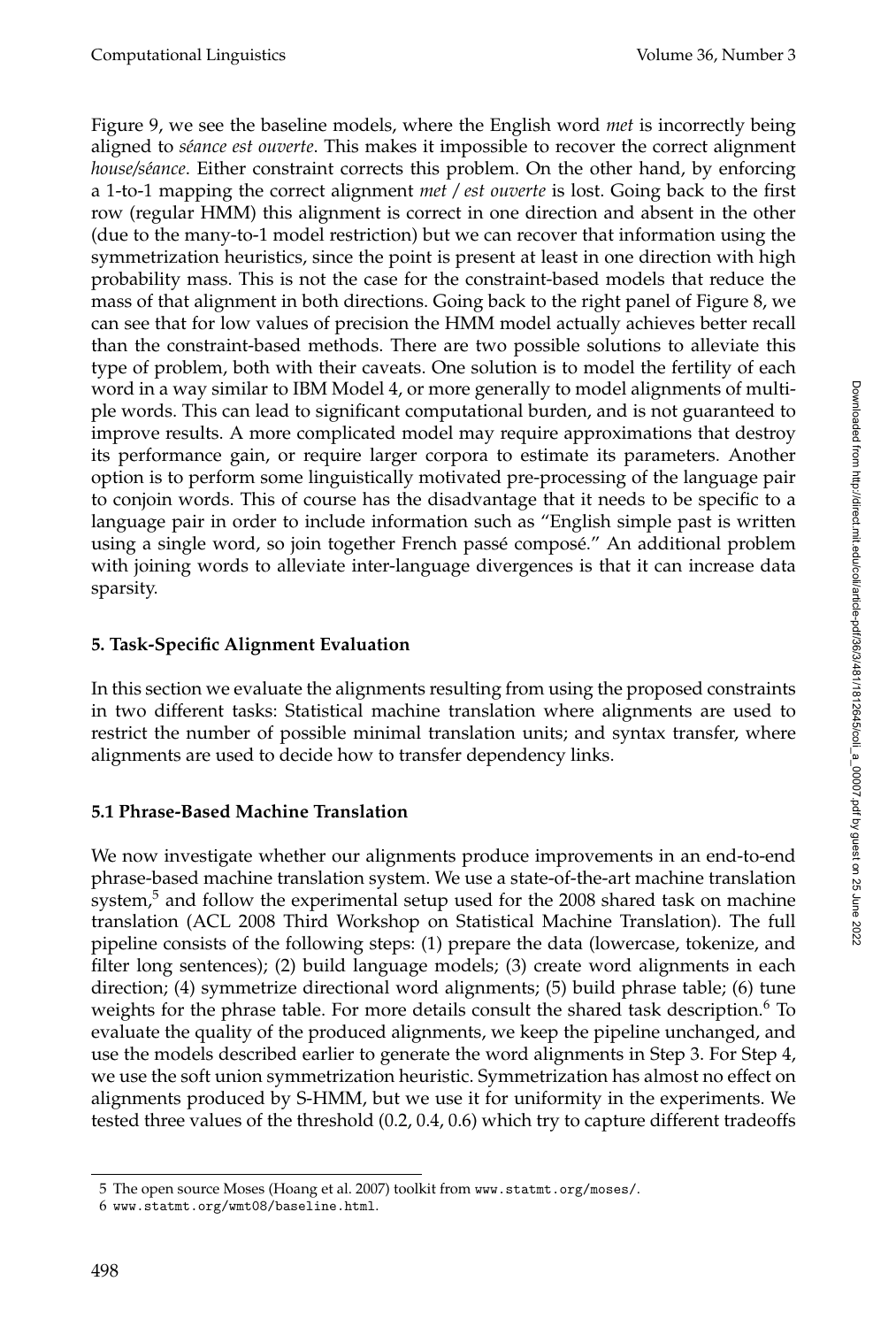| ٠<br>٧<br>٠<br>I<br>٠ |  |
|-----------------------|--|
|-----------------------|--|

BLEU scores for all language pairs. The best threshold was selected according to the development set after the last MERT iteration. Bold denotes the best score.

|                   |      |      |      | $Fr \rightarrow En$ $En \rightarrow Fr$ $Es \rightarrow En$ $En \rightarrow Es$ $Pt \rightarrow En$ $En \rightarrow Pt$ |      |      |  |
|-------------------|------|------|------|-------------------------------------------------------------------------------------------------------------------------|------|------|--|
| <b>IBM M4 GDF</b> | 35.7 | 31.2 | 32.4 | 31.6                                                                                                                    | 31.4 | 28.9 |  |
| HMM SU            | 35.9 | 28.9 | 32.3 | 31.6                                                                                                                    | 30.9 | 31.6 |  |
| <b>B-HMM SU</b>   | 36.0 | 31.5 | 32.6 | 31.7                                                                                                                    | 31.0 | 32.2 |  |
| S-HMM SU          | 35.5 | 31.2 | 31.9 | 32.5                                                                                                                    | 31.4 | 32.3 |  |

of precision vs. recall, and pick the best according to the translation performance on development data. Table 2 summarizes the results for the different corpora. For reference we include IBM Model 4 as suggested in the task description. PR training always outperforms EM training and outperforms IBM Model 4 in all but one experiment. Differences in BLEU range from 0.2 to 0.9. The two constraints help to a different extent for different corpora and translation directions, in a somewhat unpredictable manner. In general our impression is that the connection between alignment quality and BLEU scores is complicated, and changes are difficult to explain and justify. The number of iterations for MERT optimization to converge varied from 2 to 28; and the best choice of threshold on the development set did not always correspond to the best on the test set. Contrary to conventional wisdom in the MT community, bigger phrase tables did not always perform better. In 14 out of 18 cases, the threshold picked was 0.4 (medium size phrase tables) and the other four times 0.2 was picked (smaller phrase tables). When we include only high confidence alignments, more phrases are extracted but many of these are erroneous. Potentially this leads to a poor estimate of the phrase probabilities. See Lopez and Resnik (2006) for further discussion.

#### **5.2 Syntax Transfer**

In this section, we compare the different alignments produced with and without PR based on how well they can be used for transfer of linguistic resources across languages. We used the system proposed by Ganchev, Gillenwater, and Taskar (2009). This system uses a word-aligned corpus and a parser for a resource-rich language (source language) in order to create a parser for a resource-poor language (target language). We consider a parse tree on the source language as a set of dependency edges to be transferred. For each such edge, if both end points are aligned to words in the target language, then the edge is transferred. These edges are then used as weak supervision when training a generative or discriminative dependency parser. In order to evaluate the alignments we computed the fraction of correctly transferred edges as a function of the average number of edges transferred by using supervised parse trees on the target side. By changing the threshold in MBR decoding of alignments, we can trade off accuracy of the transferred edges vs. transferring more edges. We generated supervised parses using the first-order model from the MST parser (McDonald, Crammer, and Pereira 2005) trained on the Penn Treebank for English and the CoNLL X parses for Bulgarian and Spanish. Following Ganchev, Gillenwater, and Taskar (2009), we filter alignment links between words with incompatible POS tags. Figure 10 shows our results for transferring from English to Bulgarian (En→Bg) and from English to Spanish (En→Es). The En→Bg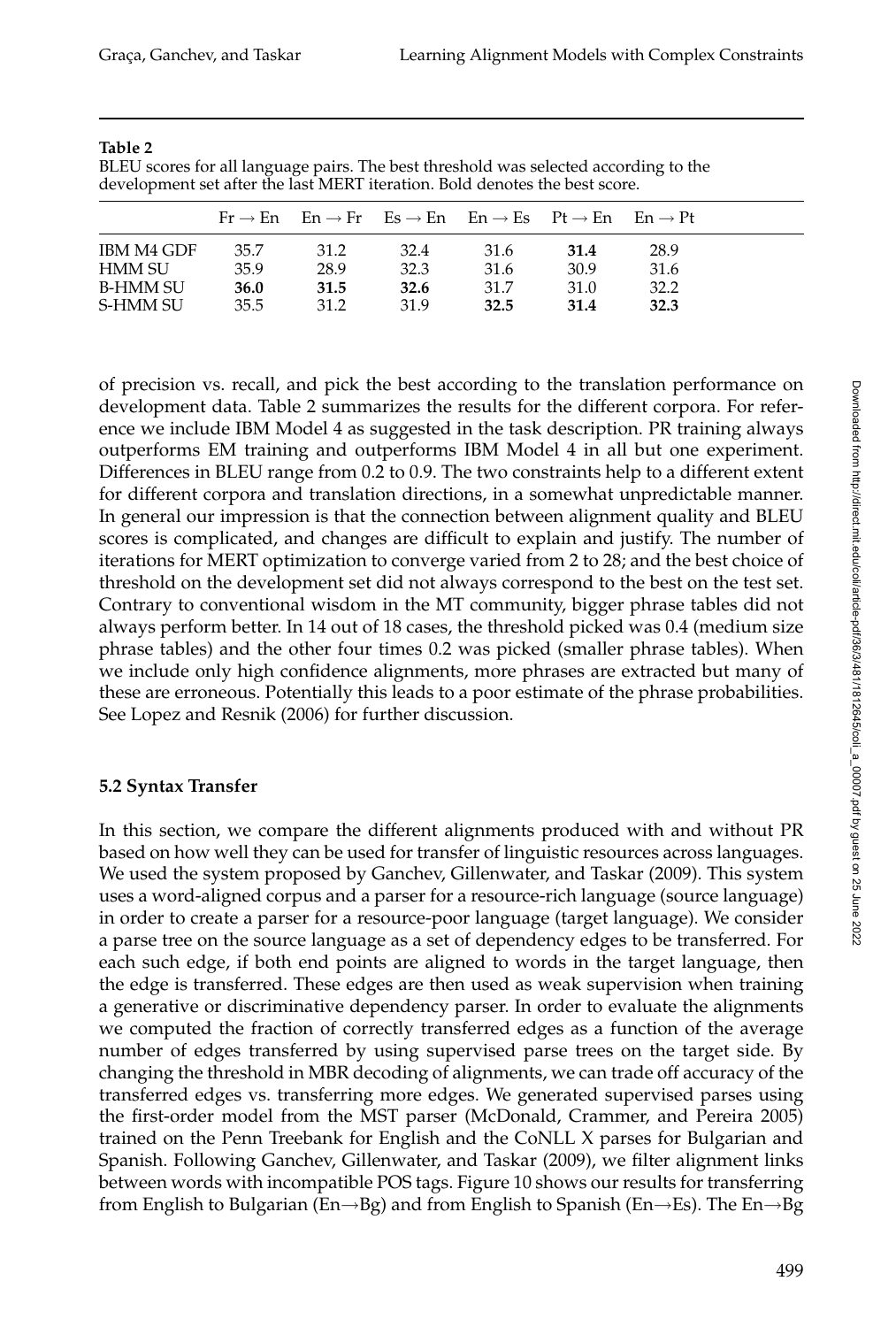

**Figure 10**

Edge conservation for cross-lingual grammar induction. Left: En→Bg subtitle corpus; Right: En→Es parliamentary proceedings. Vertical axis: percentage of transferred edges that are correct. Horizontal axis: average number of transferred edges per sentence.

results are based on a corpus of movie subtitles (Tiedemann 2007), and are consequently shorter sentences, whereas the  $En \rightarrow Es$  results are based on a corpus of parliamentary proceedings (Koehn 2005). We see in Figure 10 that for both domains, the models trained using posterior regularization perform better than the baseline model trained using EM.

## **6. Related Work**

The idea of introducing constraints over a model to better guide the learning process has appeared before. In the context of word alignment, Deng and Byrne (2005) use a state-duration HMM in order to model word-to-phrase translations. The fertility of each source word is implicitly encoded in the durations of the HMM states. Without any restrictions, likelihood prefers to always use longer phrases and the authors try to control this behavior by multiplying every transition probability by a constant  $\eta > 1$ . This encourages more transitions and hence shorter phrases. For the task of unsupervised dependency parsing, Smith and Eisner (2006) add a constraint of the form "the average length of dependencies should be X" to capture the locality of syntax (at least half of the dependencies are between adjacent words), using a scheme they call structural annealing. They modify the model's distribution over trees  $p_{\theta}(y)$  by a penalty term as:  $p'_{\theta}(y) \propto p_{\theta}(y) e^{(\delta \sum_{e \in y} \text{length}(e))}$ , where length(*e*) is the surface length of edge *e*. The factor  $\delta$  changes from a high value to a lower one so that the preference for short edges (hence a smaller sum) is stronger at the start of training.

These two approaches also have the goal of controlling unsupervised learning, and the form of the modified distributions is reminiscent of the form that the projected posteriors take. However, the approaches differ substantially from PR. Smith and Eisner (2006) make a statement of the form "scale the total length of edges", which depending on the value of  $\delta$  will prefer to have more shorter/longer edges. Such statements are not data dependent. Depending on the value of δ, for instance if  $δ ≤ 0$ , even if the data is such that the model already uses too many short edges on average, this value of  $\delta$  will push for more short edges. By contrast the statements we can make in PR are of the form "there should be more short edges than long edges". Such a statement is data-dependent in the sense that if the model satisfies the constraints then we do not need to change it; if it is far from satisfying it we might need to make very dramatic changes.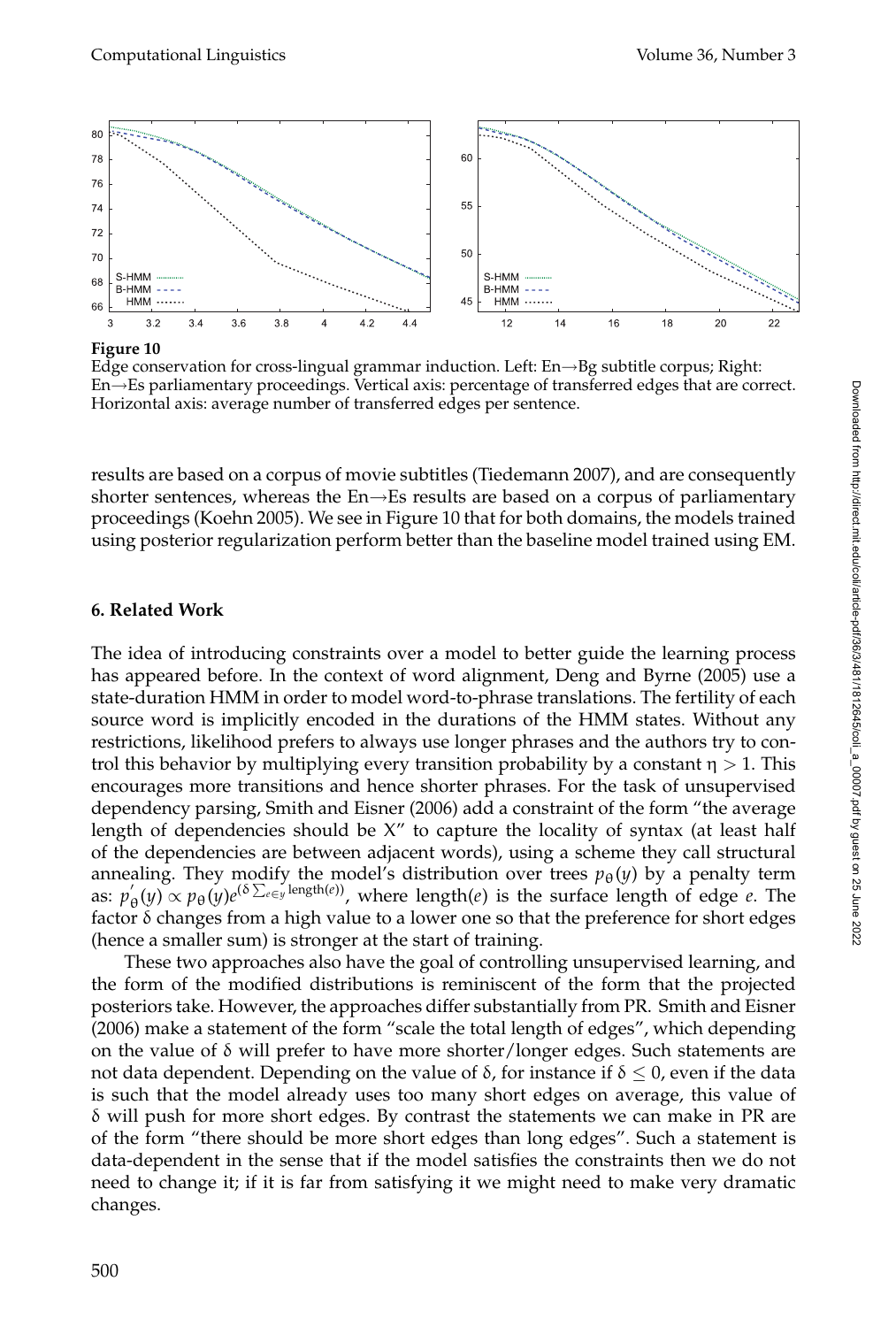PR is closely related to the work of Mann and McCallum (2007, 2008), who concurrently developed the idea of using penalties based on posterior expectations of features to guide semi-supervised learning. They call their method generalized expectation (GE) constraints or alternatively expectation regularization. In the original GE framework, the posteriors of the model on unlabeled data are regularized directly. They train a discriminative model, using conditional likelihood on labeled data and an "expectation regularization" penalty term on the unlabeled data:

$$
\arg\max_{\theta} \ \mathcal{L}_{labeled}(\theta) - \lambda \widehat{\mathbf{E}}[||\mathbf{E}_{p_{\theta}}[\mathbf{f}(\mathbf{x}, \mathbf{z}) - b||_2^2]. \tag{16}
$$

Notice that there is no intermediate distribution *q*. For some kinds of constraints this objective is difficult to optimize in  $θ$  and in order to improve efficiency, Bellare, Druck, and McCallum (2009) propose interpreting the PR framework as an approximation to the GE objective in Equation (16). They compare the two frameworks on several data sets and find that performance is similar. Liang, Jordan, and Klein (2009) cast the problem of incorporating partial information about latent variables into a Bayesian framework using "measurements," and after several approximation steps, they arrive at the objective we optimize.

The idea of jointly training two directional models has been explored by Liang, Taskar, and Klein (2006), although under a very different formalization. They define a joint objective max θ1,θ<sup>2</sup> **E**  $\left[\log \overrightarrow{p}_{\theta_1}(x) + \log \overleftarrow{p}_{\theta_2}(x) + \log \sum_{\mathbf{z}} \overrightarrow{p}_{\theta_1}(\mathbf{z} \mid \mathbf{x}) \overleftarrow{p}_{\theta_2}(\mathbf{z} \mid \mathbf{x})\right].$  However, the product distribution  $\overrightarrow{p}_{\theta_1}^2(z|x) \overleftarrow{p}_{\theta_2}(z|x)$  ranges over all one-to-one alignments and computing it is #P-complete (Liang, Taskar, and Klein 2006). They approximate this distribution as a product of marginals:  $q(\mathbf{z}) = \prod_{i,j} \vec{p}_{\theta_1}(\mathbf{z}_{i,j} \mid \mathbf{x}) \vec{p}_{\theta_2}(\mathbf{z}_{i,j} \mid \mathbf{x})$ , but it is not clear what objective the approximate procedure actually optimizes.

#### **7. Conclusion**

In this article we explored a novel learning framework, Posterior Regularization, for incorporating rich constraints over the posterior distributions of word alignments. We focused on the HMM word alignment model, and showed how we could incorporate complex constraints like bijectivity and symmetry while keeping the inference in the model tractable. Using these constraints we showed consistent and significant improvements in six different language pairs even when compared to a more complex model such as IBM Model 4. In addition to alleviating the "garbage collector" effect, we show that the obtained posterior distributions better reflect the desired alignments. Both constraints are biasing the models towards 1-to-1 alignments, which may be inappropriate in some situations, and we show some systematic mistakes that the constraints introduce and suggest possible fixes.

We experimented with two different tasks that rely on word alignments, phrasebased MT and syntax transfer. For phrase-based MT, the improved alignments lead to a modest increase in BLEU performance. For syntax transfer, we have shown that the number of edges of a dependency tree that can be accurately transferred from one language to another increases as a result of improved alignments.

Our framework opens up the possibility of efficiently adding many other constraints that are directly applicable to word alignments, such as preferring alignments that respect dependency tree structure, part of speech tags, or syntactic boundaries.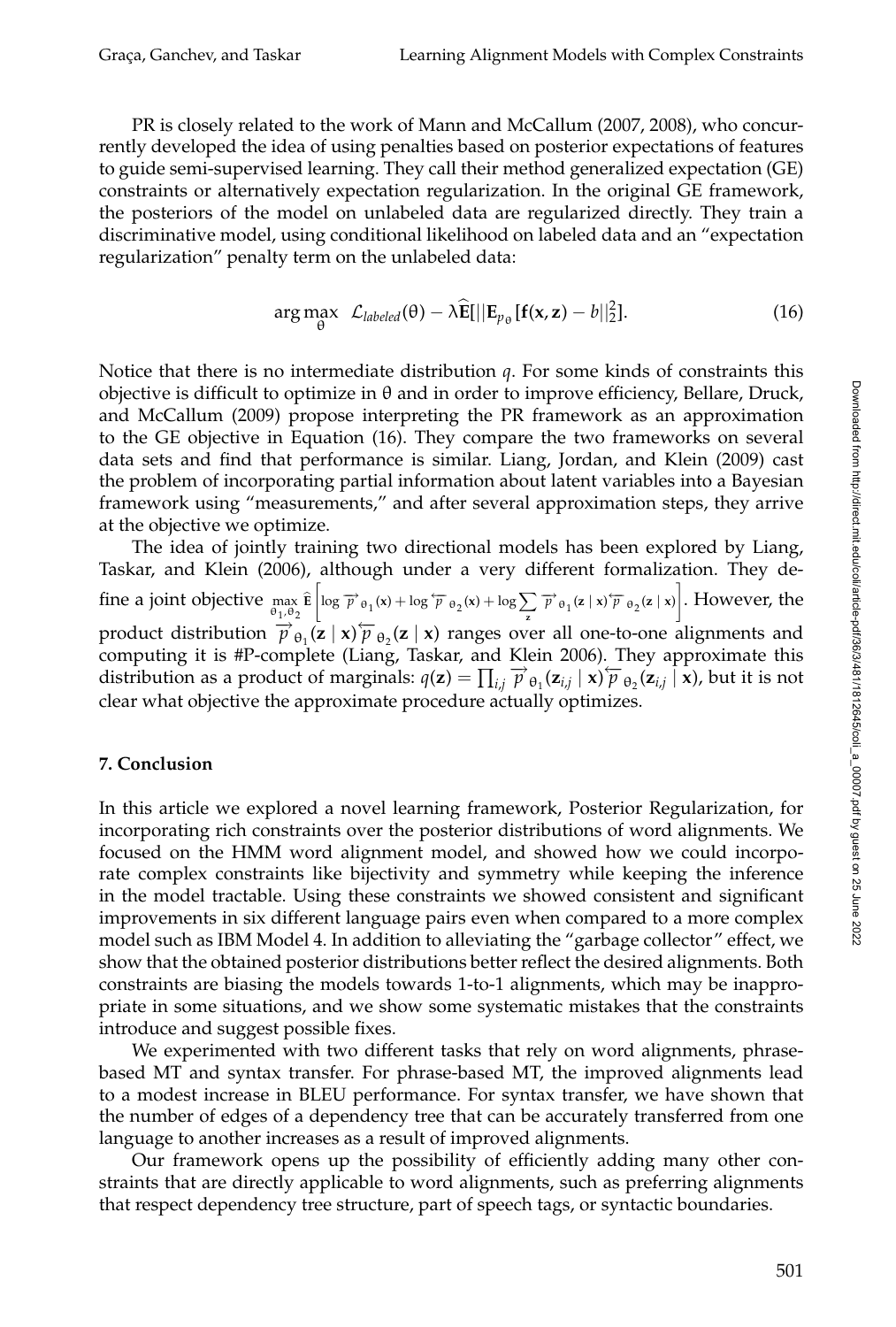#### **Appendix A: Modified E-Step Dual Derivation**

The modified E step involves a projection step that minimizes the Kullback-Leibler divergence:

$$
\mathbf{E}'\colon \argmin_{q(\mathbf{z}|\mathbf{x}),\xi} \operatorname{KL}(q(\mathbf{z}|\mathbf{x}) \parallel p_{\theta}(\mathbf{z}|\mathbf{x})) \quad \text{s.t. } \mathbf{E}_q[\mathbf{f}(\mathbf{x},\mathbf{z})] - \mathbf{b}_\mathbf{x} \leq \xi; \ ||\xi||_2^2 \leq \epsilon^2.
$$

Assuming the set  $\mathcal{Q}_{\mathbf{x}} = \{ q(\mathbf{z}|\mathbf{x}) : \exists \xi, \mathbf{E}_{q}[\mathbf{f}(\mathbf{x}, \mathbf{z})] - \mathbf{b}_{\mathbf{x}} \leq \xi; ||\xi||_2^2 \leq \epsilon^2 \}$  is non-empty, the corresponding Lagrangian is max min  $L(q(\mathbf{z}|\mathbf{x}), \xi, \lambda, \alpha, \gamma)$  with  $\lambda \geq 0$  and  $\alpha \geq 0$ , *q*(**z**|**x**),ξ where

$$
L(q(\mathbf{z}|\mathbf{x}), \xi, \lambda, \alpha, \gamma) = \text{KL}(q(\mathbf{z}|\mathbf{x}) \parallel p_{\theta}(\mathbf{z}|\mathbf{x})) + \lambda^{\top} (\mathbf{E}_{q}[\mathbf{f}(\mathbf{x}, \mathbf{z})] - \mathbf{b}_{\mathbf{x}} - \xi)
$$
  
+  $\alpha(||\xi||_{2}^{2} - \epsilon^{2}) + \gamma (\sum_{z} q(\mathbf{z}|\mathbf{x}) - 1)$   

$$
\frac{\partial L(q(\mathbf{z}|\mathbf{x}), \xi, \lambda, \alpha, \gamma)}{\partial q(\mathbf{z}|\mathbf{x})} = \log(q(\mathbf{z}|\mathbf{x})) + 1 - \log(p_{\theta}(\mathbf{z}|\mathbf{x})) + \lambda^{\top} \mathbf{f}(\mathbf{x}, \mathbf{z}) + \gamma = 0
$$
  
 $\implies q(\mathbf{z}|\mathbf{x}) = \frac{p_{\theta}(\mathbf{z}|\mathbf{x}) \exp(-\lambda^{\top} \mathbf{f}(\mathbf{x}, \mathbf{z}))}{2 \exp(-\lambda^{\top} \mathbf{f}(\mathbf{x}, \mathbf{z}))}$ 

$$
\frac{\partial L(q(\mathbf{z}|\mathbf{x}), \xi, \lambda, \alpha, \gamma)}{\partial \xi_i} = 2\alpha \xi_i - \lambda_i = 0 \Longrightarrow \xi_i = \frac{\lambda_i}{2\alpha}
$$

Plugging  $q(z|x)$  and ξ in  $L(q(z|x), \xi, \lambda, \alpha, \gamma)$  and taking the derivative with respect to γ:

$$
\frac{\partial L(\lambda, \alpha, \gamma)}{\partial \gamma} = \sum_{z} \frac{p_{\theta}(\mathbf{z}|\mathbf{x}) \exp(-\lambda^{\top} \mathbf{f}(\mathbf{x}, \mathbf{z}))}{e \exp(\gamma)} - 1 = 0 \Longrightarrow \gamma = \log(\frac{\sum_{z} p_{\theta}(\mathbf{z}|\mathbf{x}) \exp(-\lambda^{\top} \mathbf{f}(\mathbf{x}, \mathbf{z}))}{e})
$$

Simplifying  $q(\mathbf{z}|\mathbf{x}) = \frac{p_{\theta}(\mathbf{z}|\mathbf{x}) \exp(-\lambda^\top \mathbf{f}(\mathbf{x}, \mathbf{z}))}{Z_{\lambda}}$  where  $Z_{\lambda} = \sum_{z} p_{\theta}(\mathbf{z}|\mathbf{x}) \exp(-\lambda^\top \mathbf{f}(\mathbf{x}, \mathbf{z}))$  ensures that *q*(**z**|**x**) is properly normalized. Plugging γ into *L*(λ,α, γ) and taking the derivative with respect to  $\alpha$ , we get:

$$
L(\lambda, \alpha) = -\log(Z_{\lambda}) - \mathbf{b}_{\mathbf{x}}^{\top} \lambda - \frac{||\lambda||_2^2}{2\alpha} + \frac{||\lambda||_2^2}{4\alpha} - \alpha \varepsilon^2
$$
 (A.1)

 $e \exp(\gamma)$ 

$$
\frac{\partial L(\lambda, \alpha)}{\partial \alpha} = \frac{||\lambda||_2^2}{2\alpha^2} - \frac{||\lambda||_2^2}{4\alpha^2} - \epsilon^2 = 0 \Longrightarrow \alpha = \frac{||\lambda||_2}{2\epsilon}
$$
(A.2)

Replacing back into  $L(\lambda, \alpha)$  we get the dual objective:

**Dual E'**: arg max 
$$
-\mathbf{b}_{x}^{\top} \lambda - \log(Z_{\lambda}) - ||\lambda||_{2} \epsilon
$$
 (A.3)

#### **Acknowledgments**

J. V. Graça was supported by a fellowship from Fundação para a Ciência e Tecnologia (SFRH/ BD/ 27528/ 2006) and by FCT project CMU-PT/HuMach/0039/2008. K. Ganchev was partially supported by NSF ITR EIA 0205448. Ben Taskar was partially supported by DARPA CSSG 2009 grant.

#### **References**

- Bannard, Colin and Chris Callison-Burch. 2005. Paraphrasing with bilingual parallel corpora. In *ACL '05: Proceedings of the 43rd Annual Meeting of the Association for Computational Linguistics*, pages 597–604, Morristown, NJ.
- Bellare, Kedar, Gregory Druck, and Andrew McCallum. 2009. Alternating projections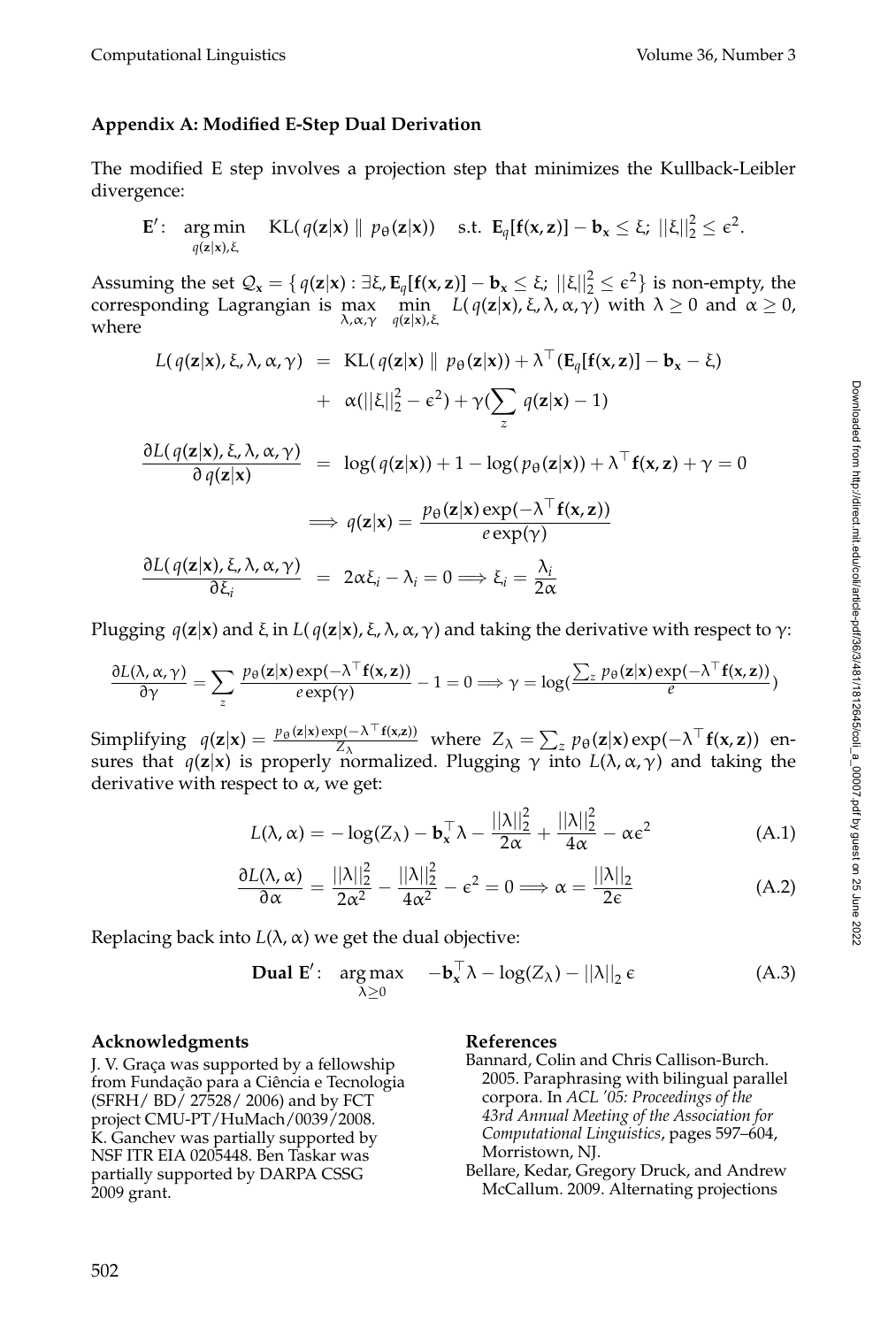for learning with expectation constraints. In *Proceedings of the Twenty-Fifth Conference Annual Conference on Uncertainty in Artificial Intelligence*, pages 43–50, Corvallis, OR.

- Bertsekas, Dimitri P. 1999. *Nonlinear Programming: 2nd Edition*. Athena Scientific, Nashua, NH.
- Brown, Peter F., Stephen A. Della Pietra, Vincent J. Della Pietra, Meredith J. Goldsmith, Jan Hajic, Robert L. Mercer, and Surya Mohanty. 1993a. But dictionaries are data too. In *HLT '93: Proceedings of the Workshop on Human Language Technology*, pages 202–205, Morristown, NJ.
- Brown, Peter F., Stephen A. Della Pietra, Vincent J. Della Pietra, and Robert L. Mercer. 1993b. The mathematics of statistical machine translation: Parameter estimation. *Computational Linguistics*, 19(2):263–311.
- Chiang, David, Adam Lopez, Nitin Madnani, Christof Monz, Philip Resnik, and Michael Subotin. 2005. The Hiero machine translation system: Extensions, evaluation, and analysis. In *Proceedings of the Human Language Technology Conference and Conference on Empirical Methods in Natural Language Processing*, pages 779–786, Vancouver.
- Dempster, Arthur P., Nan M. Laird, and Donald B. Rubin. 1977. Maximum likelihood from incomplete data via the em algorithm. *Royal Statistical Society, Series B*, 39(1):1–38.
- DeNero, John and Dan Klein. 2007. Tailoring word alignments to syntactic machine translation. In *Proceedings of the 45th Annual Meeting of the Association of Computational Linguistics*, pages 17–24, Prague.
- Deng, Yonggang and William Byrne. 2005. HMM word and phrase alignment for statistical machine translation. In *HLT '05: Proceedings of the Conference on Human Language Technology and Empirical Methods in Natural Language Processing*, pages 169–176, Morristown, NJ. Association for Computational Linguistics.
- Fraser, Alexander and Daniel Marcu. 2007. Getting the structure right for word alignment: Leaf. In *Proceedings of the Joint Conference on Empirical Methods in Natural Language Processing and Computational Natural Language Learning (EMNLP-CoNLL)*, pages 51–60, Prague.
- Galley, Michel, Mark Hopkins, Kevin Knight, and Daniel Marcu. 2004. What's in a

translation rule? In *HLT-NAACL 2004: Main Proceedings*, pages 273–280, Boston, MA.

- Ganchev, Kuzman, Jennifer Gillenwater, and Ben Taskar. 2009. Dependency grammar induction via bitext projection constraints. In *ACL-IJCNLP '09: Proceedings of the Joint Conference of the 47th Annual Meeting of the ACL and the 4th International Joint Conference on Natural Language Processing of the AFNLP: Volume 1*, pages 369–377, Morristown, NJ.
- Ganchev, Kuzman, João V. Graça, and Ben Taskar. 2008. Better alignments = better translations? In *Proceedings of ACL-08: HLT*, pages 986–993, Columbus, OH.
- Graça, João V., Kuzman Ganchev, and Ben Taskar. 2007. Expectation maximization and posterior constraints. In J. C. Platt, D. Koller, Y. Singer, and S. Roweis, editors, *Advances in Neural Information Processing Systems 20*. MIT Press, Cambridge, MA, pages 569–576.
- Graça, João V., Kuzman Ganchev, and Ben Taskar. 2009. Postcat - posterior constrained alignment toolkit. *The Prague Bulletin Of Mathematical Linguistics - Special Issue: Open Source Tools for Machine Translation*, 91:27–37.
- Graça, João V., Joana P. Pardal, Luísa Coheur, and Diamantino Caseiro. 2008. Building a golden collection of parallel multi-language word alignment. In *Proceedings of the Sixth International Language Resources and Evaluation (LREC'08)*, Marrakech.
- Hoang, Hieu, Alexandra Birch, Chris Callison-Burch, Richard Zens, Rwth Aachen, Alexandra Constantin, Marcello Federico, Nicola Bertoldi, Chris Dyer, Brooke Cowan, Wade Shen, Christine Moran, and Ondrej Bojar. 2007. Moses: Open source toolkit for statistical machine translation. In *Proceedings of the 45th Annual Meeting of the Association for Computational Linguistics Companion Volume Proceedings of the Demo and Poster Sessions*, pages 177–180, Prague.
- Hwa, Rebecca, Philip Resnik, Amy Weinberg, Clara Cabezas, and Okan Kolak. 2005. Bootstrapping parsers via syntactic projection across parallel texts. *Natural Language Engineering*, 11:11–311.
- Koehn, Philipp. 2005. Europarl: A parallel corpus for statistical machine translation. In *Machine Translation Summit,* 12–15 September, Phuket.
- Koehn, Philipp, Franz Josef Och, and Daniel Marcu. 2003. Statistical phrase-based